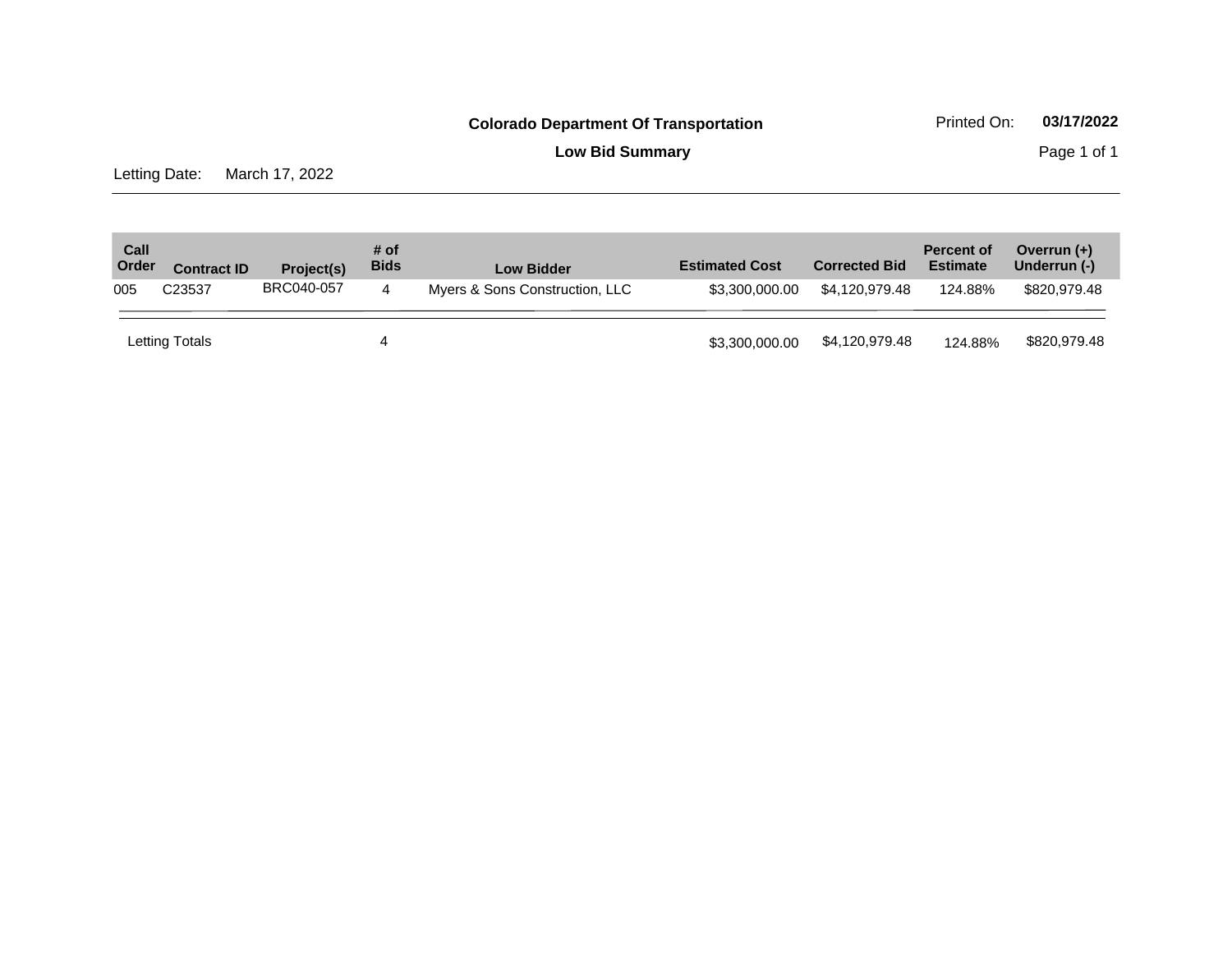|                                                                      | <b>Colorado Department Of Transportation</b><br><b>Vendor Ranking</b><br>Contract ID:<br>C <sub>23537</sub>                                                                                                                                                                                                                                                                                   | Printed On: | 03/17/2022  |
|----------------------------------------------------------------------|-----------------------------------------------------------------------------------------------------------------------------------------------------------------------------------------------------------------------------------------------------------------------------------------------------------------------------------------------------------------------------------------------|-------------|-------------|
|                                                                      |                                                                                                                                                                                                                                                                                                                                                                                               |             | Page 1 of 1 |
| <b>Contract Description:</b>                                         |                                                                                                                                                                                                                                                                                                                                                                                               |             |             |
| polyester concrete overlay, and the other utilizing a resin overlay. | This project consists of 4 bridge rehabs at 3 separate locations, which are all located in Region<br>2, Colorado Springs, El Paso County. The I-25 structure will utilize a polyester concrete<br>overlay, and the structure at 31st street (near Hwy 24) consists of a traditional bridge rehab of<br>the sub and super structure. There are 2 structures on Hwy 16 with one consisting of a |             |             |

| Rank | <b>Vendor ID</b> | <b>Vendor Name</b>                          | <b>Total Bid</b> | <b>Percent Of</b><br><b>Low Bid</b> | <b>Percent Of</b><br><b>Estimate</b> |
|------|------------------|---------------------------------------------|------------------|-------------------------------------|--------------------------------------|
| 0    | -EST-            | <b>Engineer's Estimate</b>                  | \$3,300,000.00   | 80.08%                              | 100.00%                              |
|      | 1816             | Myers & Sons Construction, LLC              | \$4,120,979.48   | 100.00%                             | 124.88%                              |
| 2    | 905A             | ABCO CONTRACTING, INC.                      | \$4,209,827.39   | 102.16%                             | 127.57%                              |
| 3    | 1554A            | American Civil Constructors West Coast, LLC | \$4,217,000.00   | 102.33%                             | 127.79%                              |
| 4    | 870A             | SEMA CONSTRUCTION, INC.                     | \$4,713,173.24   | 114.37%                             | 142.82%                              |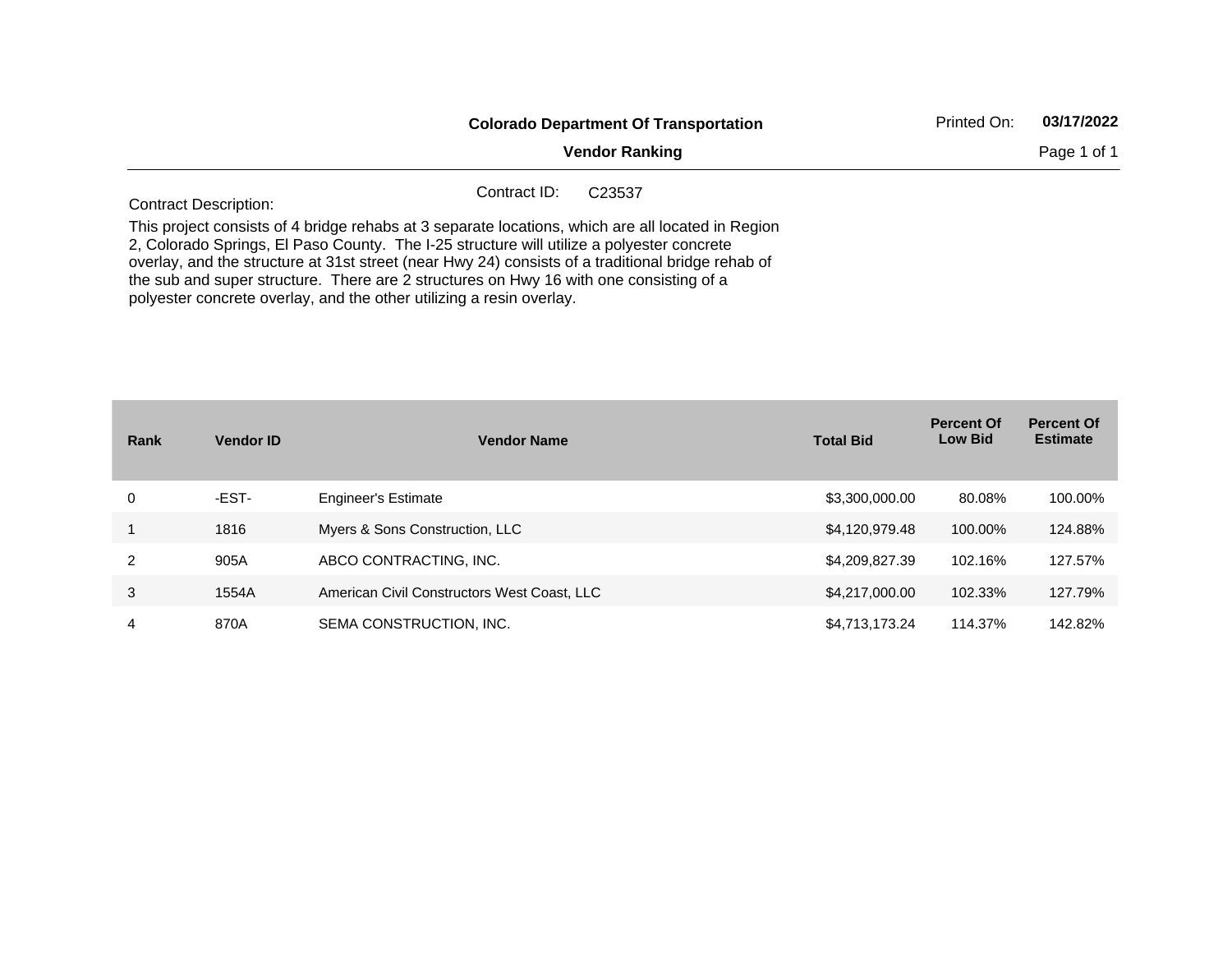|                     | <b>Tabulation of Bids</b>        |                          |  |
|---------------------|----------------------------------|--------------------------|--|
| Contract ID: C23537 |                                  |                          |  |
|                     | (0) -EST-<br>Engineer's Estimate | 1) 1816)<br>Myers & Sons |  |

|                  |                                                              |             |           | $(0)$ -EST-<br><b>Engineer's Estimate</b> |                     | (1) 1816<br><b>Myers &amp; Sons</b><br><b>Construction, LLC</b> |                      | $(2)$ 905A<br><b>ABCO CONTRACTING,</b><br>INC. |                     |
|------------------|--------------------------------------------------------------|-------------|-----------|-------------------------------------------|---------------------|-----------------------------------------------------------------|----------------------|------------------------------------------------|---------------------|
| <b>Item Code</b> | <b>Description</b>                                           | Quantity    |           | <b>Unit Price</b>                         | <b>Amount</b>       | <b>Unit Price</b>                                               | Amount               | <b>Unit Price</b>                              | Amount              |
| <b>SECTION:</b>  | <b>BID ITEMS</b><br>0001                                     |             |           |                                           |                     |                                                                 | LCC:                 |                                                |                     |
| 201-00000        | Clearing and Grubbing                                        | 1.000       | L Sl      | 12,500.00000                              | 12,500.00           | 22,000.00000                                                    | 22,000.00            | 10,000.00000                                   | 10,000.00           |
| 202-00201        | <b>Removal of Curb</b>                                       | 120,000     | LF        | 15.00000                                  | 1,800.00            | 23.00000                                                        | 2,760.00             | 44.00000                                       | 5,280.00            |
|                  | 202-00203 Removal of Curb and Gutter                         | 120.000     | LFI       | 15.00000                                  | 1,800.00            | 34.00000                                                        | 4,080.00             | 47.00000                                       | 5,640.00            |
| 202-00217        | Remove Concrete Pavement (Planing)<br>(Special)              | 2,329.000   | <b>SY</b> | 25.00000                                  | 58,225.00           |                                                                 | 18.00000 41,922.00   |                                                | 77.00000 179.333.00 |
|                  | 202-00246 Removal of Asphalt Mat (Planing) (Special)         | 1,189.000   | <b>SY</b> |                                           | 12.00000 14,268.00  |                                                                 | 9.00000 10.701.00    |                                                | 10.00000 11,890.00  |
| 202-00450        | <b>Removal of Portions of Present Structure</b><br>(Class 1) | 356.000     | SY        |                                           | 170.00000 60,520.00 |                                                                 | 270.00000 96,120.00  |                                                | 260.00000 92,560.00 |
| 202-00453        | Removal of Portions of Present Structure<br>(Class 2)        | 179.000     | SY        |                                           | 400.00000 71,600.00 |                                                                 | 565.00000 101,135.00 |                                                | 354.00000 63,366.00 |
| 202-00460        | <b>Removal of Portions of Present Structure</b><br>(Class 3) | 10.000      | <b>SY</b> | 900.00000                                 | 9,000.00            | 1,000.00000 10,000.00                                           |                      | 602.00000                                      | 6,020.00            |
| 202-00500        | <b>Removal of Portions of Present Structure</b>              | 34,000 EACH |           | 400.00000                                 | 13,600.00           | 200.00000                                                       | 6,800.00             | 64.00000                                       | 2,176.00            |
|                  | 202-00505 Removal of Portions of Present Structure           | 21.000      | <b>SF</b> | 122.00000                                 | 2,562.00            | 175.00000                                                       | 3,675.00             |                                                | 531.00000 11,151.00 |
|                  | 202-04010 Clean Inlet                                        | 26.000 EACH |           | 500.00000                                 | 13,000.00           | 75.00000                                                        | 1,950.00             | 1,870.00000                                    | 48,620.00           |
|                  | 202-04050 Clean Expansion Joint                              | 927.000     | LF        | 10.00000                                  | 9,270.00            | 7.00000                                                         | 6,489.00             |                                                | 25.00000 23,175.00  |
|                  | 206-00065 Structure Backfill (Flow-Fill)                     | 20.000      | CY        | 230.00000                                 | 4,600.00            | 710.00000                                                       | 14,200.00            | 798.00000                                      | 15,960.00           |
|                  | 207-00702 Topsoil (Offsite)                                  | 80.000      | CY        | 50.00000                                  | 4,000.00            |                                                                 | 140.00000 11,200.00  |                                                | 496.00000 39,680.00 |
|                  | 208-00021 Silt Fence (Reinforced)                            | 706.000     | LFI       | 10.00000                                  | 7,060.00            | 3.54000                                                         | 2,499.24             | 4.00000                                        | 2,824.00            |

Page 1 of 12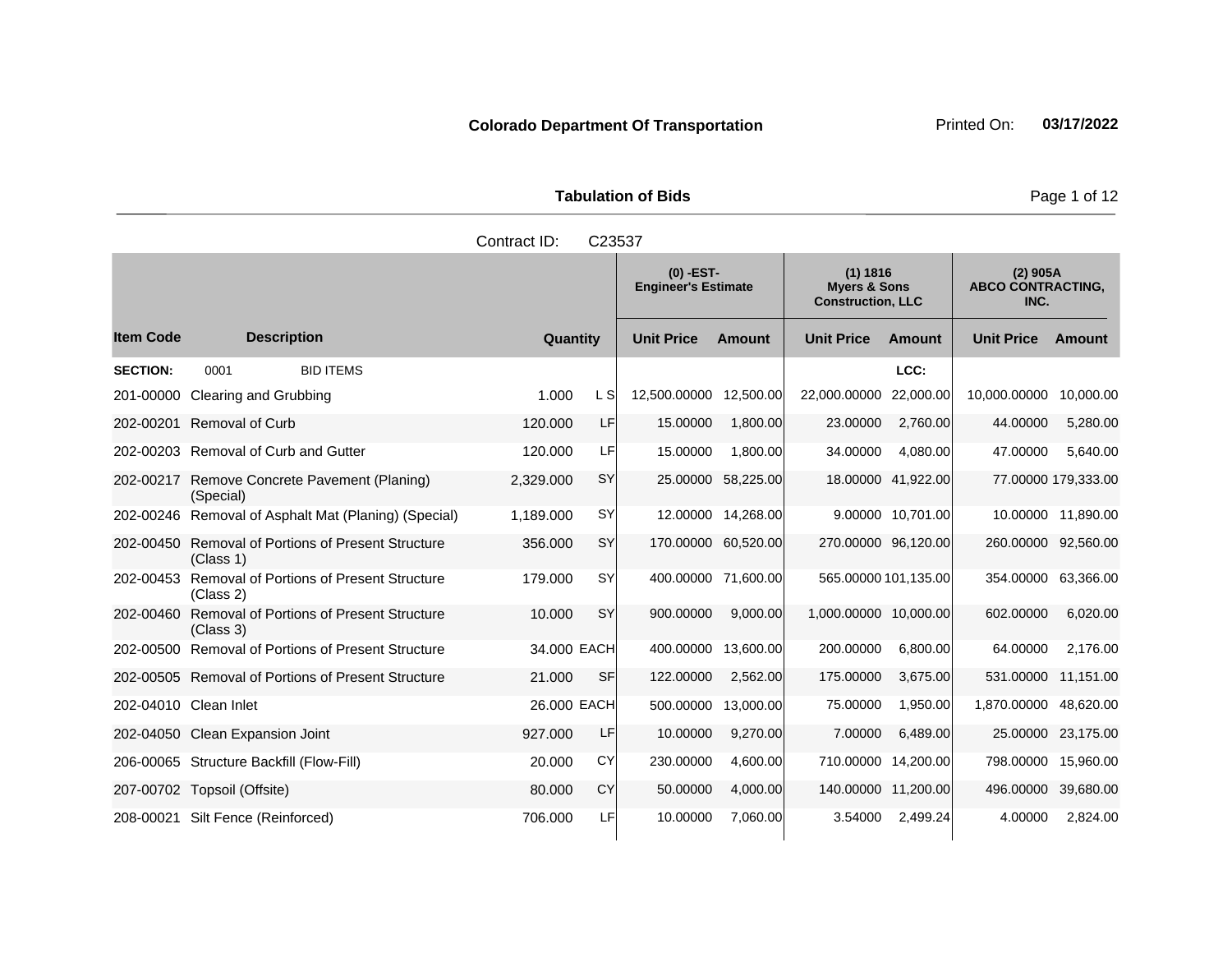**Tabulation of Bids Page 2 of 12** 

|                  |                                                                 | Contract ID: | C23537     |                                           |                    |                                                                 |                    |                                                |           |
|------------------|-----------------------------------------------------------------|--------------|------------|-------------------------------------------|--------------------|-----------------------------------------------------------------|--------------------|------------------------------------------------|-----------|
|                  |                                                                 |              |            | $(0)$ -EST-<br><b>Engineer's Estimate</b> |                    | (1) 1816<br><b>Myers &amp; Sons</b><br><b>Construction, LLC</b> |                    | $(2)$ 905A<br><b>ABCO CONTRACTING,</b><br>INC. |           |
| <b>Item Code</b> | <b>Description</b>                                              | Quantity     |            | <b>Unit Price</b>                         | Amount             | <b>Unit Price</b>                                               | Amount             | <b>Unit Price</b>                              | Amount    |
| <b>SECTION:</b>  | <b>BID ITEMS</b><br>0001                                        |              |            |                                           |                    |                                                                 | LCC:               |                                                |           |
|                  | 208-00035 Aggregate Bag                                         | 176,000      | <b>LF</b>  | 12.00000                                  | 2,112.00           | 9.45000                                                         | 1,663.20           | 11.00000                                       | 1,936.00  |
|                  | 208-00041 Rock Check Dam                                        |              | 1.000 EACH | 1,000.00000                               | 1,000.00           | 6,714.00000                                                     | 6,714.00           | 1,307.00000                                    | 1,307.00  |
|                  | 208-00046 Pre-fabricated Concrete Washout Structure<br>(Tvpe 1) |              | 4.000 EACH | 1,500.00000                               | 6,000.00           | 498.72000                                                       | 1,994.88           | 3,107.00000                                    | 12,428.00 |
| 208-00051        | Storm Drain Inlet Protection (Type I)                           | 14.000       | <b>LF</b>  | 15.00000                                  | 210.00             | 18.15000                                                        | 254.10             | 18.00000                                       | 252.00    |
|                  | 208-00056 Storm Drain Inlet Protection (Type III)               | 36.000 EACH  |            | 300.00000                                 | 10,800.00          | 208.50000                                                       | 7,506.00           | 249.00000                                      | 8,964.00  |
|                  | 208-00075 Pre-fabricated Vehicle Tracking Pad                   |              | 4.000 EACH | 5,000.00000                               | 20,000.00          | 423.11000                                                       | 1,692.44           | 7,766.00000                                    | 31,064.00 |
|                  | 208-00103 Removal and Disposal of Sediment (Labor)              | 20.000 HOUR  |            | 100.00000                                 | 2,000.00           | 52.89000                                                        | 1,057.80           | 116.00000                                      | 2,320.00  |
|                  | 208-00106 Sweeping (Sediment Removal)                           |              | 8.000 HOUR | 140.00000                                 | 1,120.00           | 168.38000                                                       | 1,347.04           | 199.00000                                      | 1,592.00  |
|                  | 208-00107 Removal of Trash                                      | 10.000 HOUR  |            | 100.00000                                 | 1,000.00           | 52.89000                                                        | 528.90             | 99.00000                                       | 990.00    |
|                  | 208-00301 Temporary Diversion                                   | 175.000      | <b>LF</b>  | 120.00000                                 | 21,000.00          | 261.84000 45,822.00                                             |                    | 62.00000                                       | 10,850.00 |
|                  | 211-02270 Cement Grout                                          | 1,121.000    | <b>CF</b>  |                                           | 40.00000 44,840.00 |                                                                 | 19.96000 22,375.16 | 18.00000                                       | 20,178.00 |
|                  | 212-00009 Seeding (Temporary)                                   |              | 0.100 ACRE | 4,000.00000                               | 400.00             | 5,000.00000                                                     | 500.00             | 4,049.00000                                    | 404.90    |
|                  | 212-00700 Organic Fertilizer                                    | 90.000       | LB         | 5.00000                                   | 450.00             | 4.72000                                                         | 424.80             | 8.00000                                        | 720.00    |
|                  | 212-00701 Compost (Mechanically Applied)                        | 10.000       | <b>CY</b>  | 100.00000                                 | 1,000.00           | 107.50000                                                       | 1,075.00           | 121.00000                                      | 1,210.00  |
| 212-00703 Humate |                                                                 | 30.000       | LB         | 2.00000                                   | 60.00              | 0.57000                                                         | 17.10              | 24.00000                                       | 720.00    |
|                  |                                                                 |              |            |                                           |                    |                                                                 |                    |                                                |           |

# **Colorado Department Of Transportation** Printed On: 03/17/2022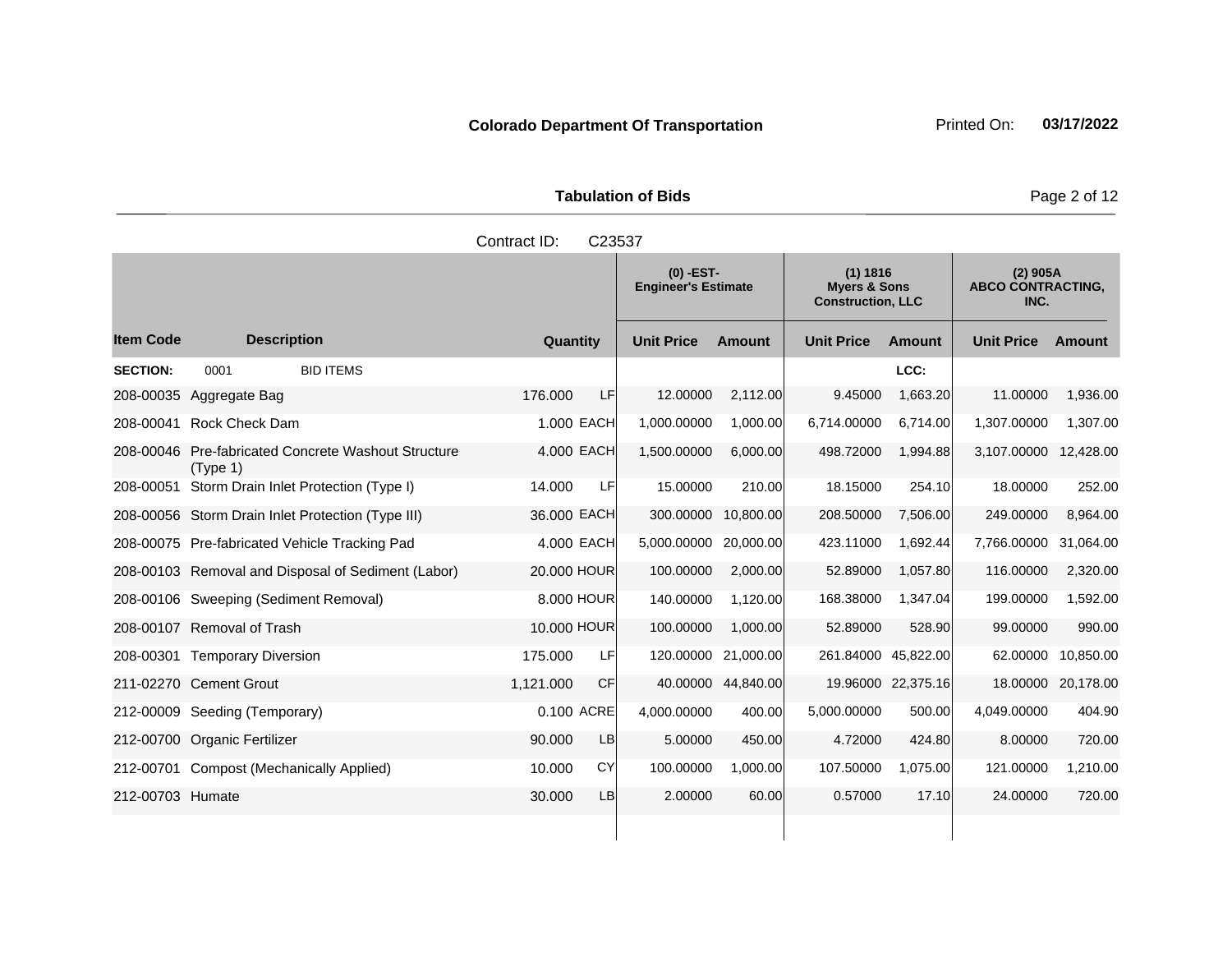**Tabulation of Bids** Page 3 of 12

|                  |                                                                     | Contract ID: | C23537                                    |                   |               |                                                                 |        |                                                |          |
|------------------|---------------------------------------------------------------------|--------------|-------------------------------------------|-------------------|---------------|-----------------------------------------------------------------|--------|------------------------------------------------|----------|
|                  |                                                                     |              | $(0)$ -EST-<br><b>Engineer's Estimate</b> |                   |               | (1) 1816<br><b>Myers &amp; Sons</b><br><b>Construction, LLC</b> |        | $(2)$ 905A<br><b>ABCO CONTRACTING,</b><br>INC. |          |
| <b>Item Code</b> | <b>Description</b>                                                  | Quantity     |                                           | <b>Unit Price</b> | <b>Amount</b> | <b>Unit Price</b>                                               | Amount | <b>Unit Price</b>                              | Amount   |
| <b>SECTION:</b>  | <b>BID ITEMS</b><br>0001                                            |              |                                           |                   |               |                                                                 | LCC:   |                                                |          |
|                  | 212-00704 Mycorrhizae                                               | 15.000       | LB                                        | 25.00000          | 375.00        | 9.70000                                                         | 145.50 | 71.00000                                       | 1,065.00 |
|                  | 212-00705 Elemental Sulfur                                          | 3.000        | LB                                        | 20.00000          | 60.00         | 10.00000                                                        | 30.00  | 130.00000                                      | 390.00   |
| 212-00708        | Seeding (Native) Broadcast                                          |              | 0.150 ACRE                                | 4,000.00000       | 600.00        | 3,522,00000                                                     | 528.30 | 16,139.00000                                   | 2,420.85 |
|                  | 213-00004 Mulching (Weed Free Straw)                                |              | 0.080 ACRE                                | 1,500.00000       | 120.00        | 7,439.00000                                                     | 595.12 | 18,978.00000                                   | 1,518.24 |
| 213-00061        | <b>Mulch Tackifier</b>                                              | 10.000       | LВ                                        | 5.00000           | 50.00         | 28.05000                                                        | 280.50 | 95.00000                                       | 950.00   |
| 216-00101        | Soil Retention Blanket (Straw-Coconut)<br>(Photodegradable Class 1) | 150,000      | <b>SY</b>                                 | 5.00000           | 750.00        | 2.83000                                                         | 424.50 | 5.00000                                        | 750.00   |

217-00020 Herbicide Treatment 8.000 HOUR 200.00000 1,600.00 179.00000 1,432.00 155.00000 1,240.00 240-00000 Wildlife Biologist 40.000 HOUR 200.00000 8,000.00 135.00000 5,400.00 155.00000 6,200.00 240-00010 Removal of Nests 40.000 HOUR 115.00000 4,600.00 53.00000 2,120.00 261.00000 10,440.00 240-00020 Netting 200.000 SY 15.00000 3,000.00 6.00000 1,200.00 93.00000 18,600.00

408-01100 Joint Sealant 228.000 LF 30.00000 6,840.00 35.00000 7,980.00 22.00000 5,016.00 420-00113 Geotextile (Drainage) (Class 2) 310.000 SY 10.00000 3,100.00 13.50000 4,185.00 12.00000 3,720.00 506-00212 Riprap (12 Inch) 146.000 CY 200.00000 29,200.00 665.00000 97,090.00 964.00000 140,744.00 515-00120 Waterproofing (Membrane) 469.000 SY 30.00000 14,070.00 30.00000 14,070.00 20.00000 9,380.00

177.000 TON 200.00000 35,400.00 300.00000 53,100.00 438.00000 77,526.00

403-34751 Hot Mix Asphalt (Grading SX) (75) (PG 64-

28)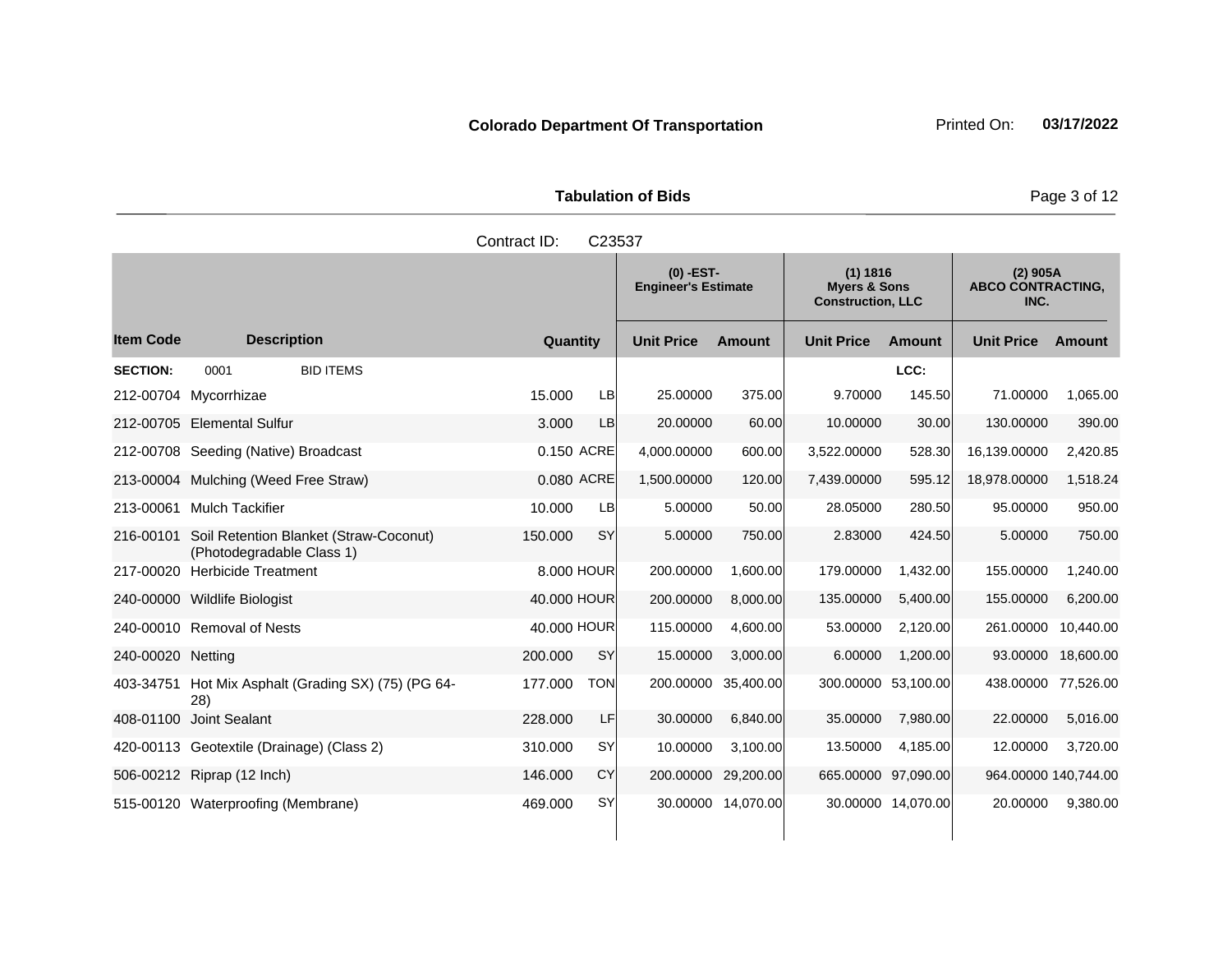Tabulation of Bids **Page 4 of 12** 

|                  |                                                             | Contract ID: | C23537    |                                           |                            |                                                                 |                            |                                                |                     |
|------------------|-------------------------------------------------------------|--------------|-----------|-------------------------------------------|----------------------------|-----------------------------------------------------------------|----------------------------|------------------------------------------------|---------------------|
|                  |                                                             |              |           | $(0)$ -EST-<br><b>Engineer's Estimate</b> |                            | (1) 1816<br><b>Myers &amp; Sons</b><br><b>Construction, LLC</b> |                            | $(2)$ 905A<br><b>ABCO CONTRACTING,</b><br>INC. |                     |
| <b>Item Code</b> | <b>Description</b>                                          | Quantity     |           | <b>Unit Price</b>                         | <b>Amount</b>              | <b>Unit Price</b>                                               | Amount                     | <b>Unit Price</b>                              | <b>Amount</b>       |
| <b>SECTION:</b>  | <b>BID ITEMS</b><br>0001                                    |              |           |                                           |                            |                                                                 | LCC:                       |                                                |                     |
|                  | 515-00402 Furnish Concrete Sealer (HMWM Resin)              | 274.000      | GAL       | 100.00000                                 | 27,400.00                  | 101.00000                                                       | 27,674.00                  | 101.00000                                      | 27,674.00           |
| 515-00404        | Place Concrete Sealer (HMWM Resin)                          | 20,486.000   | <b>SF</b> |                                           | 2.00000 40,972.00          |                                                                 | 1.55000 31.753.30          | 1.15000                                        | 23,558.90           |
| 518-01001        | Bridge Expansion Joint (Asphaltic Plug)                     | 120.000      | LF        | 250.00000                                 | 30,000.00                  | 320.00000                                                       | 38,400.00                  | 423.00000                                      | 50,760.00           |
| 518-01060        | Bridge Expansion Device (Gland) (0-4<br>Inches)             | 104.000      | LF        | 350.00000                                 | 36,400.00                  |                                                                 | 320.00000 33,280.00        | 73.00000                                       | 7,592.00            |
| 518-01250        | <b>Bridge Expansion Cover Plate</b>                         | 2.000        | LF        | 500.00000                                 | 1,000.00                   | 2,100.00000                                                     | 4,200.00                   | 4,527.00000                                    | 9,054.00            |
|                  | 518-03000 Sawing and Sealing Bridge Joint                   | 104.000      | LF        | 35.00000                                  | 3,640.00                   | 35.00000                                                        | 3,640.00                   | 40.00000                                       | 4,160.00            |
|                  | 518-03100 Rapid Cure Silicone Joint Seal                    | 79.000       | LF        | 100.00000                                 | 7,900.00                   | 50.00000                                                        | 3,950.00                   | 24.00000                                       | 1,896.00            |
|                  | 519-03035 Place Thin Bonded Overlay (Polyester<br>Concrete) | 15,526.000   | SY        |                                           | 30.00000 465,780.00        |                                                                 | 28.60000 444,043.60        |                                                | 35.00000 543,410.00 |
| 519-03055        | Furnish Thin Bonded Overlay (Polyester<br>Concrete)         | 11,650.000   | <b>CF</b> |                                           | 105.00000 1,223,250.<br>00 |                                                                 | 158.50000 1.846,525.<br>00 | 129.00000 1,502,850.                           | 00                  |
| 601-03057        | <b>Concrete Class DR</b>                                    | 26,000       | CY        | 2,100.00000                               | 54,600.00                  | 2,180.00000                                                     | 56,680.00                  | 2,678.00000                                    | 69,628.00           |
|                  | 601-06102 Concrete (Patching)                               | 8.000        | <b>CF</b> | 325.00000                                 | 2,600.00                   | 1,975.00000 15,800.00                                           |                            | 742.00000                                      | 5,936.00            |
|                  | 601-51005 Galvanic Anodes                                   | 550.000 EACH |           | 30.00000                                  | 16,500.00                  |                                                                 | 61.50000 33,825.00         | 34.00000                                       | 18,700.00           |
|                  | 602-00000 Reinforcing Steel                                 | 600.000      | LB        | 2.00000                                   | 1,200.00                   | 3.75000                                                         | 2,250.00                   | 4.50000                                        | 2,700.00            |
|                  | 602-00020 Reinforcing Steel (Epoxy Coated)                  | 395.000      | LB        | 2.00000                                   | 790.00                     | 4.20000                                                         | 1,659.00                   | 6.50000                                        | 2,567.50            |
|                  | 609-21100 Curb and Gutter Type 2 (Section-Variable)         | 120.000      | LF        | 50.00000                                  | 6,000.00                   | 50.00000                                                        | 6,000.00                   | 55.00000                                       | 6,600.00            |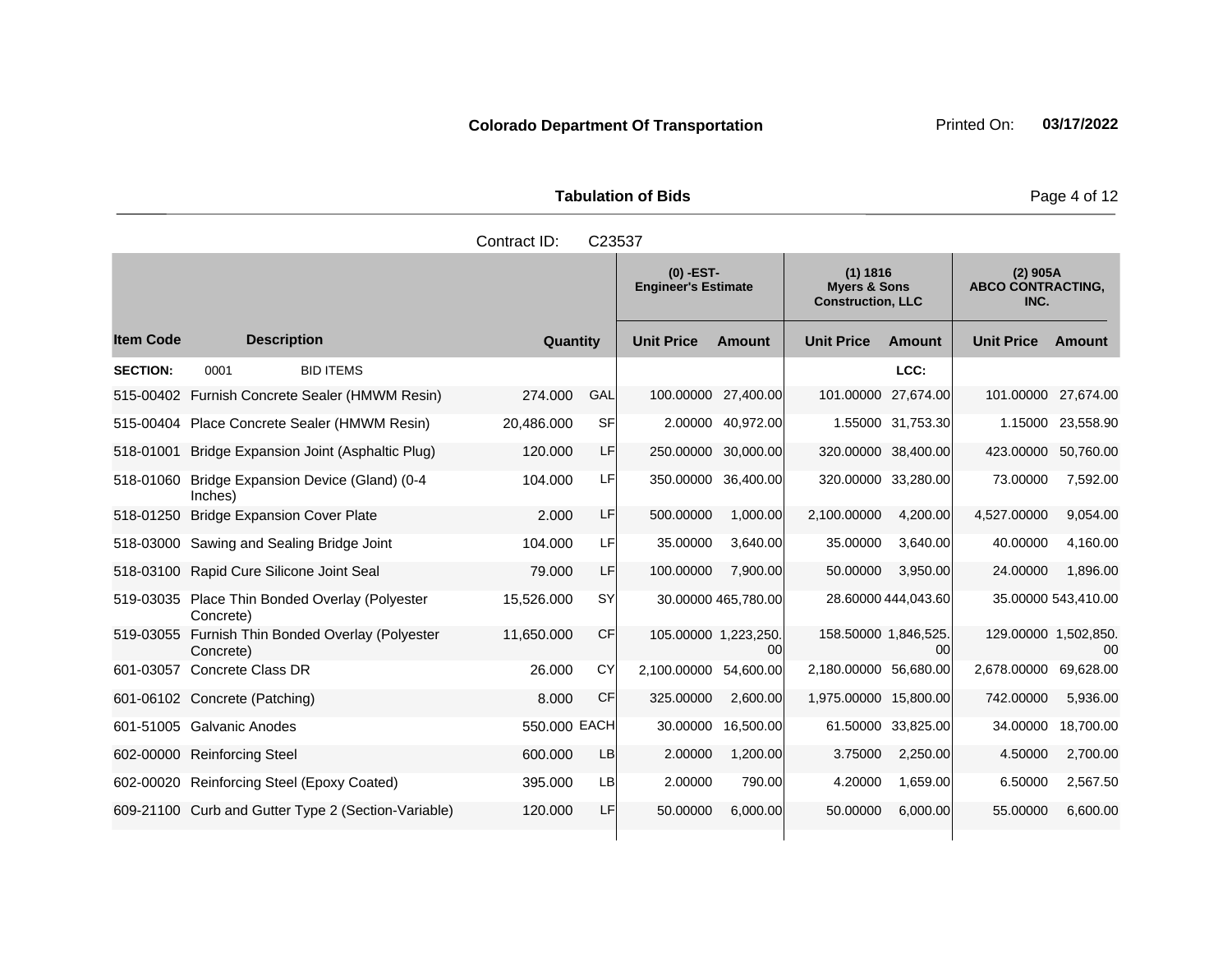|                     | <b>Tabulation of Bids</b> | Page 5 |
|---------------------|---------------------------|--------|
| Contract ID: C23537 |                           |        |
|                     |                           |        |

|                  |                                                           |              |            | $(0)$ -EST-<br><b>Engineer's Estimate</b> |           | (1) 1816<br><b>Myers &amp; Sons</b><br><b>Construction, LLC</b> |                    | $(2)$ 905A<br><b>ABCO CONTRACTING,</b><br>INC. |                     |
|------------------|-----------------------------------------------------------|--------------|------------|-------------------------------------------|-----------|-----------------------------------------------------------------|--------------------|------------------------------------------------|---------------------|
| <b>Item Code</b> | <b>Description</b>                                        | Quantity     |            | <b>Unit Price</b>                         | Amount    | <b>Unit Price</b>                                               | Amount             | <b>Unit Price</b>                              | Amount              |
| <b>SECTION:</b>  | <b>BID ITEMS</b><br>0001                                  |              |            |                                           |           |                                                                 | LCC:               |                                                |                     |
| 609-40100        | Curb Type 4 (Section-Variable)                            | 120.000      | LF         | 50.00000                                  | 6.000.00  | 50.00000                                                        | 6.000.00           | 53.00000                                       | 6,360.00            |
| 609-60011        | Curb Type 6 (Section M)                                   | 100.000      | LF         | 40.00000                                  | 4,000.00  | 50.00000                                                        | 5.000.00           | 81.00000                                       | 8,100.00            |
|                  | 620-00002 Field Office (Class 2)                          |              | 1.000 EACH | 25,000.00000                              | 25,000.00 | 40,000.00000                                                    | 40.000.00          | 42,473.00000                                   | 42,473.00           |
|                  | 620-00012 Field Laboratory (Class 2)                      |              | 1.000 EACH | 25,000.00000                              | 25,000.00 | 100,000.00000 100,000.00                                        |                    | 42,473.00000                                   | 42,473.00           |
|                  | 620-00020 Sanitary Facility                               |              | 2.000 EACH | 3,000.00000                               | 6,000.00  | 2,400.00000                                                     | 4,800.00           | 3,728.00000                                    | 7,456.00            |
|                  | 625-00000 Construction Surveying                          | 1.000        | L SI       | 10,000.00000                              | 10,000.00 | 50,000.00000 50,000.00                                          |                    | 9,500.00000                                    | 9,500.00            |
|                  | 626-00000 Mobilization                                    | 1.000        | L SI       | 451,919.00000 451,919.00                  |           | 255,000.00000 255,000.00                                        |                    | 340,000.00000 340,000.00                       |                     |
|                  | 626-01113 Public Information Management (Tier III)        | 125.000      | <b>DAY</b> | 100.00000                                 | 12,500.00 | 63.00000                                                        | 7,875.00           | 78.00000                                       | 9,750.00            |
|                  | 627-00008 Modified Epoxy Pavement Marking                 | 41.000       | GAL        | 75.00000                                  | 3,075.00  | 425.00000 17,425.00                                             |                    | 528.00000                                      | 21,648.00           |
| 627-02001        | Preformed Plastic Pavement Marking (Type<br>II)           | 779.000      | <b>SF</b>  | 20.00000                                  | 15,580.00 |                                                                 | 30.00000 23,370.00 | 37.00000                                       | 28,823.00           |
| 627-30405        | Preformed Thermoplastic Pavement<br>Marking (Word-Symbol) | 28,000       | <b>SF</b>  | 17.00000                                  | 476.00    | 25.00000                                                        | 700.00             | 31.00000                                       | 868.00              |
| 630-00000        | Flagging                                                  | 500.000 HOUR |            | 30.00000                                  | 15,000.00 |                                                                 | 32.00000 16,000.00 | 40.00000                                       | 20,000.00           |
|                  | 630-00003 Uniformed Traffic Control                       | 100,000 HOUR |            | 110.00000                                 | 11.000.00 | 120.00000 12,000.00                                             |                    | 149.00000                                      | 14,900.00           |
|                  | 630-00006 Uniformed Traffic Control (Vehicle)             | 100.000 HOUR |            | 30.00000                                  | 3,000.00  | 105.00000 10.500.00                                             |                    | 130.00000                                      | 13,000.00           |
|                  | 630-00007 Traffic Control Inspection                      | 50.000       | DAY        | 300.00000                                 | 15,000.00 | 200.00000 10,000.00                                             |                    |                                                | 249.00000 12,450.00 |

**Page 5 of 12**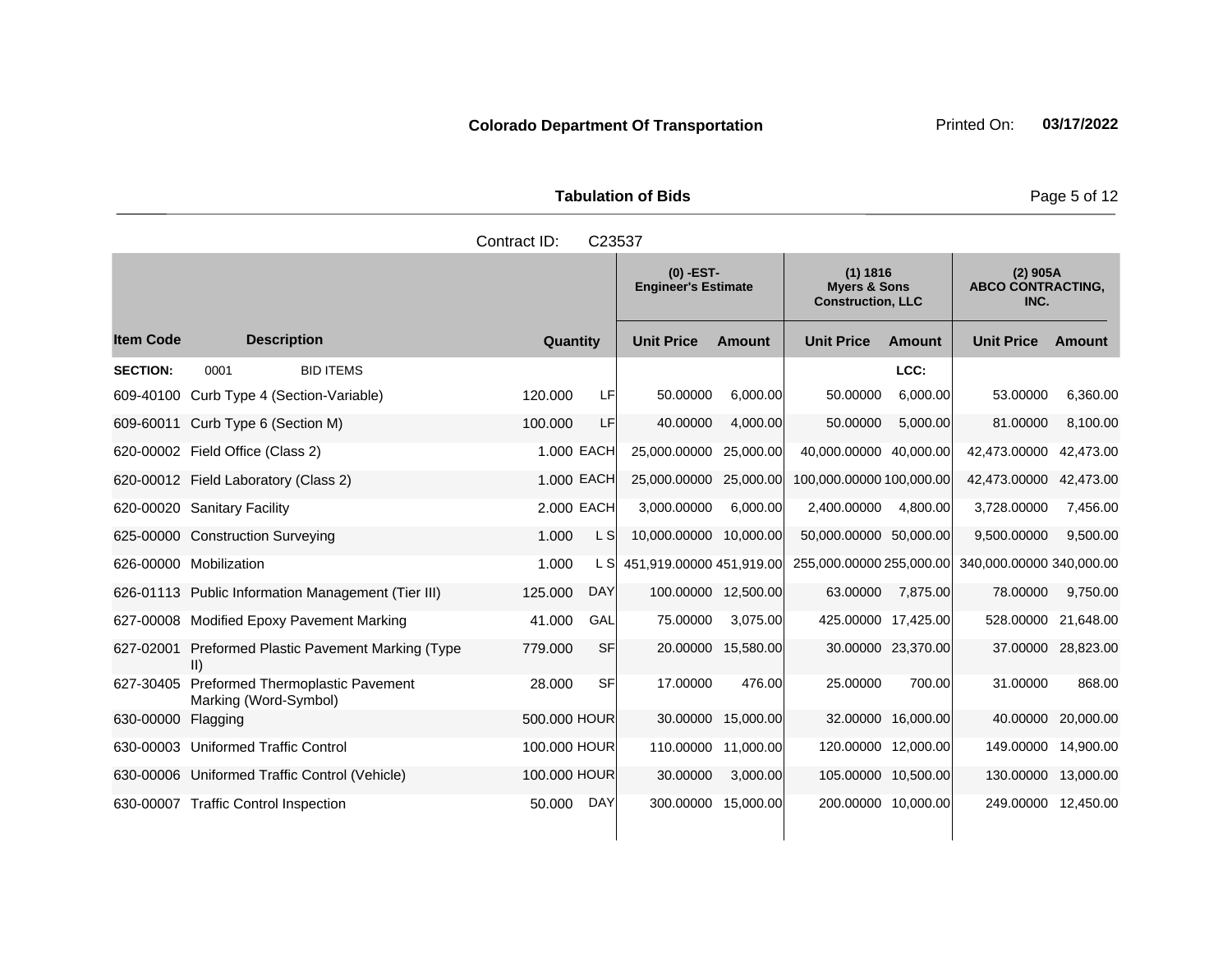Tabulation of Bids **Page 6 of 12** 

|                        |                                                                          | Contract ID:<br>C23537  |                                                                                                              |                      |                        |                                                |                        |                |
|------------------------|--------------------------------------------------------------------------|-------------------------|--------------------------------------------------------------------------------------------------------------|----------------------|------------------------|------------------------------------------------|------------------------|----------------|
|                        |                                                                          |                         | $(0)$ -EST-<br>(1) 1816<br><b>Myers &amp; Sons</b><br><b>Engineer's Estimate</b><br><b>Construction, LLC</b> |                      |                        | $(2)$ 905A<br><b>ABCO CONTRACTING,</b><br>INC. |                        |                |
| <b>Item Code</b>       | <b>Description</b>                                                       | Quantity                | <b>Unit Price</b>                                                                                            | <b>Amount</b>        | <b>Unit Price</b>      | <b>Amount</b>                                  | <b>Unit Price</b>      | Amount         |
| <b>SECTION:</b>        | <b>BID ITEMS</b><br>0001                                                 |                         |                                                                                                              |                      |                        | LCC:                                           |                        |                |
| 630-00017              | <b>Traffic Control Management (Special)</b>                              | 125.000<br><b>DAY</b>   |                                                                                                              | 800.00000 100,000.00 | 1,500.00000 187,500.00 |                                                | 1,864.00000 233,000.00 |                |
| 630-80001              | Flashing Beacon (Portable)                                               | 10.000 EACH             | 1,000.00000 10,000.00                                                                                        |                      | 1,000.00000 10,000.00  |                                                | 1,243.00000            | 12,430.00      |
|                        | 630-80335 Barricade (Type 3 M-A) (Temporary)                             | 10.000 EACH             | 175.00000                                                                                                    | 1,750.00             | 350.00000              | 3,500.00                                       | 435.00000              | 4,350.00       |
| 630-80341              | Construction Traffic Sign (Panel Size A)                                 | 56.000 EACH             | 51.00000                                                                                                     | 2,856.00             | 35.00000               | 1,960.00                                       | 44.00000               | 2,464.00       |
|                        | 630-80342 Construction Traffic Sign (Panel Size B)                       | 84.000 EACH             | 75.00000                                                                                                     | 6,300.00             | 40.00000               | 3,360.00                                       | 50.00000               | 4,200.00       |
|                        | 630-80343 Construction Traffic Sign (Panel Size C)                       | 20,000 EACH             | 90.00000                                                                                                     | 1,800.00             | 65.00000               | 1,300.00                                       | 81.00000               | 1,620.00       |
|                        | 630-80355 Portable Message Sign Panel                                    | 6,000 EACH              | 6,250.00000                                                                                                  | 37,500.00            | 3,500.00000            | 21,000.00                                      | 4,349.00000            | 26,094.00      |
|                        | 630-80358 Advance Warning Flashing or Sequencing<br>Arrow Panel (C Type) | 2.000 EACH              | 1,500.00000                                                                                                  | 3,000.00             | 1,200.00000            | 2.400.00                                       | 1,494.00000            | 2,988.00       |
|                        | 630-80360 Drum Channelizing Device                                       | 75.000 EACH             | 32.00000                                                                                                     | 2,400.00             | 55.00000               | 4,125.00                                       | 68.00000               | 5,100.00       |
|                        | 630-80380 Traffic Cone                                                   | 75,000 EACH             | 10.00000                                                                                                     | 750.00               | 12.00000               | 900.00                                         | 15.00000               | 1,125.00       |
|                        | 630-80393 Stackable Vertical Panels                                      | 100.000 EACH            | 35.00000                                                                                                     | 3,500.00             | 55.00000               | 5,500.00                                       | 68.00000               | 6,800.00       |
|                        | 630-85020 Mobile Attenuator                                              | 3.000 EACH              | 25,000.00000                                                                                                 | 75,000.00            | 25,000.00000 75,000.00 |                                                | 31,066.00000           | 93,198.00      |
|                        | 632-00000 Night Work Lighting                                            | 1.000<br>L <sub>S</sub> | 30,000.00000                                                                                                 | 30,000.00            | 79,000.00000 79,000.00 |                                                | 69,000.00000           | 69,000.00      |
| <b>Section Totals:</b> |                                                                          |                         |                                                                                                              | \$3,300,000.00       |                        | \$4,120,979.48                                 |                        | \$4,209,827.39 |
|                        | <b>Contract Grand Totals</b>                                             |                         |                                                                                                              | \$3,300,000.00       |                        | \$4,120,979.48                                 |                        | \$4,209,827.39 |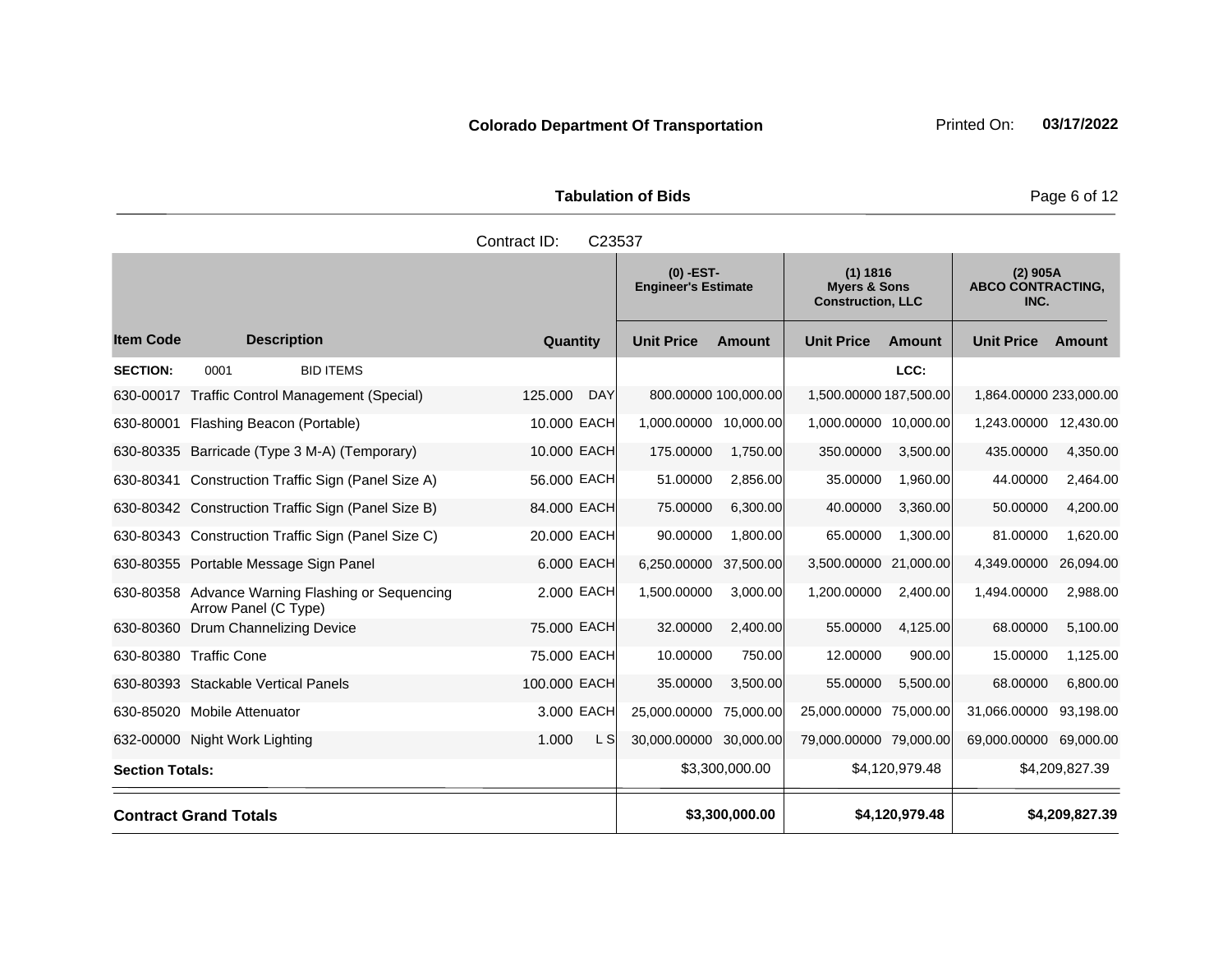| <b>Tabulation of Bids</b> |  |  |  |  |  |  |  |
|---------------------------|--|--|--|--|--|--|--|
| Contract ID: C23537       |  |  |  |  |  |  |  |
|                           |  |  |  |  |  |  |  |

and the control of the control of the

|                       |                                                                 |             |           | (3) 1554A<br><b>American Civil</b><br><b>Constructors West Coast,</b> |                     | (4) 870A<br><b>SEMA CONSTRUCTION,</b><br>INC. |                    |                   |        |
|-----------------------|-----------------------------------------------------------------|-------------|-----------|-----------------------------------------------------------------------|---------------------|-----------------------------------------------|--------------------|-------------------|--------|
| <b>Item Code</b>      | <b>Description</b>                                              | Quantity    |           | <b>Unit Price</b>                                                     | Amount              | <b>Unit Price</b>                             | <b>Amount</b>      | <b>Unit Price</b> | Amount |
| <b>SECTION:</b>       | <b>BID ITEMS</b><br>0001                                        |             |           |                                                                       |                     |                                               | LCC:               |                   |        |
|                       | 201-00000 Clearing and Grubbing                                 | 1.000       | L S       | 25,000.00000 25,000.00                                                |                     | 75,000.00000 75,000.00                        |                    |                   |        |
|                       | 202-00201 Removal of Curb                                       | 120.000     | LF        | 40.00000                                                              | 4,800.00            | 37.00000                                      | 4,440.00           |                   |        |
|                       | 202-00203 Removal of Curb and Gutter                            | 120.000     | LF        | 40.00000                                                              | 4,800.00            | 19.00000                                      | 2,280.00           |                   |        |
|                       | 202-00217 Remove Concrete Pavement (Planing)<br>(Special)       | 2,329.000   | SY        |                                                                       | 60.00000 139,740.00 |                                               | 41.00000 95,489.00 |                   |        |
|                       | 202-00246 Removal of Asphalt Mat (Planing) (Special)            | 1,189.000   | <b>SY</b> |                                                                       | 30.00000 35,670.00  |                                               | 29.00000 34,481.00 |                   |        |
|                       | 202-00450 Removal of Portions of Present Structure<br>(Class 1) | 356.000     | SY        |                                                                       | 245.00000 87,220.00 | 240.00000 85,440.00                           |                    |                   |        |
|                       | 202-00453 Removal of Portions of Present Structure<br>(Class 2) | 179,000     | SY        |                                                                       | 480.00000 85,920.00 | 450.00000 80,550.00                           |                    |                   |        |
|                       | 202-00460 Removal of Portions of Present Structure<br>(Class 3) | 10.000      | SY        | 1,145.00000 11,450.00                                                 |                     | 1,900.00000 19,000.00                         |                    |                   |        |
|                       | 202-00500 Removal of Portions of Present Structure              | 34.000 EACH |           |                                                                       | 300.00000 10,200.00 | 770.00000 26,180.00                           |                    |                   |        |
|                       | 202-00505 Removal of Portions of Present Structure              | 21.000      | <b>SF</b> | 250.00000                                                             | 5,250.00            | 640.00000 13,440.00                           |                    |                   |        |
| 202-04010 Clean Inlet |                                                                 | 26.000 EACH |           |                                                                       | 750.00000 19,500.00 | 1,500.00000 39,000.00                         |                    |                   |        |
|                       | 202-04050 Clean Expansion Joint                                 | 927.000     | <b>LF</b> |                                                                       | 15.00000 13,905.00  | 8.00000                                       | 7,416.00           |                   |        |
|                       | 206-00065 Structure Backfill (Flow-Fill)                        | 20.000      | <b>CY</b> |                                                                       | 650.00000 13,000.00 | 550.00000 11,000.00                           |                    |                   |        |
|                       | 207-00702 Topsoil (Offsite)                                     | 80.000      | CY        |                                                                       | 275.00000 22,000.00 | 140.00000 11,200.00                           |                    |                   |        |
|                       | 208-00021 Silt Fence (Reinforced)                               | 706.000     | LF        | 6.00000                                                               | 4,236.00            | 5.50000                                       | 3,883.00           |                   |        |

**The Common** 

**Page 7 of 12**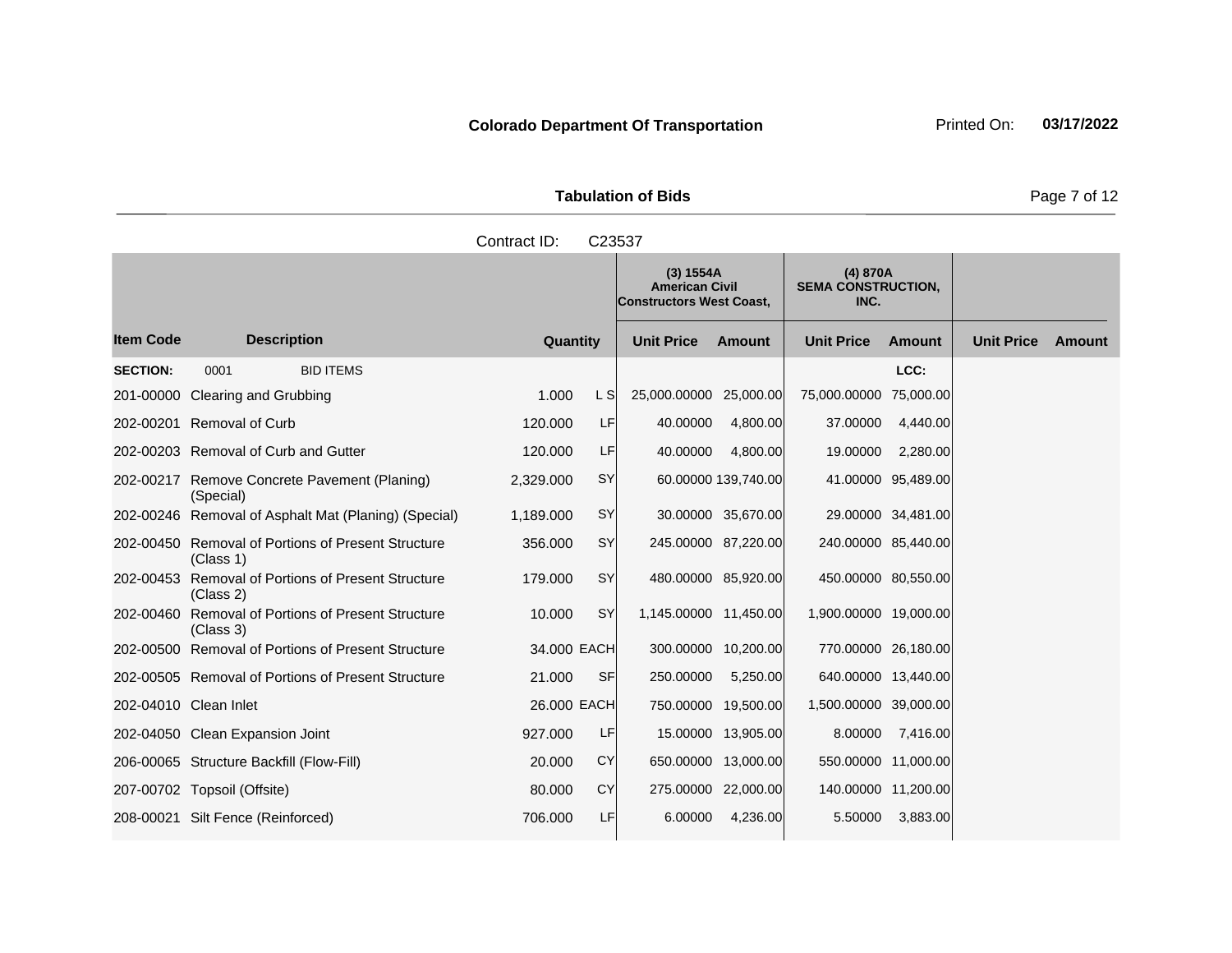| <b>Tabulation of Bids</b> |             |                                                                               |  |  |  |  |  |  |
|---------------------------|-------------|-------------------------------------------------------------------------------|--|--|--|--|--|--|
| Contract ID: C23537       |             |                                                                               |  |  |  |  |  |  |
|                           | $(0)$ $(0)$ | $\mathbf{1}$ $\mathbf{1}$ $\mathbf{2}$ $\mathbf{3}$ $\mathbf{3}$ $\mathbf{4}$ |  |  |  |  |  |  |

|                  |                                                                 |             |           | (3) 1554A<br><b>American Civil</b><br><b>Constructors West Coast,</b> |                     | (4) 870A<br><b>SEMA CONSTRUCTION,</b><br>INC. |               |                   |        |
|------------------|-----------------------------------------------------------------|-------------|-----------|-----------------------------------------------------------------------|---------------------|-----------------------------------------------|---------------|-------------------|--------|
| <b>Item Code</b> | <b>Description</b>                                              | Quantity    |           | <b>Unit Price</b>                                                     | Amount              | <b>Unit Price</b>                             | <b>Amount</b> | <b>Unit Price</b> | Amount |
| <b>SECTION:</b>  | 0001<br><b>BID ITEMS</b>                                        |             |           |                                                                       |                     |                                               | LCC:          |                   |        |
|                  | 208-00035 Aggregate Bag                                         | 176.000     | <b>LF</b> | 12.00000                                                              | 2,112.00            | 14.00000                                      | 2,464.00      |                   |        |
|                  | 208-00041 Rock Check Dam                                        | 1.000 EACH  |           | 2,500.00000                                                           | 2,500.00            | 1,400.00000                                   | 1,400.00      |                   |        |
|                  | 208-00046 Pre-fabricated Concrete Washout Structure<br>(Type 1) | 4.000 EACH  |           | 2,500.00000 10,000.00                                                 |                     | 3,800.00000                                   | 15,200.00     |                   |        |
|                  | 208-00051 Storm Drain Inlet Protection (Type I)                 | 14.000      | LF        | 32.00000                                                              | 448.00              | 27.00000                                      | 378.00        |                   |        |
|                  | 208-00056 Storm Drain Inlet Protection (Type III)               | 36.000 EACH |           |                                                                       | 420.00000 15,120.00 | 310.00000                                     | 11,160.00     |                   |        |
|                  | 208-00075 Pre-fabricated Vehicle Tracking Pad                   | 4.000 EACH  |           | 14,000.00000 56,000.00                                                |                     | 19,000.00000                                  | 76,000.00     |                   |        |
|                  | 208-00103 Removal and Disposal of Sediment (Labor)              | 20.000 HOUR |           | 135.00000                                                             | 2,700.00            | 51.00000                                      | 1,020.00      |                   |        |
|                  | 208-00106 Sweeping (Sediment Removal)                           | 8,000 HOUR  |           | 245.00000                                                             | 1,960.00            | 200.00000                                     | 1,600.00      |                   |        |
|                  | 208-00107 Removal of Trash                                      | 10,000 HOUR |           | 135.00000                                                             | 1,350.00            | 120.00000                                     | 1,200.00      |                   |        |
|                  | 208-00301 Temporary Diversion                                   | 175,000     | LFI       |                                                                       | 120.00000 21,000.00 | 340.00000                                     | 59,500.00     |                   |        |
|                  | 211-02270 Cement Grout                                          | 1,121.000   | <b>CF</b> |                                                                       | 75.00000 84,075.00  | 34.00000                                      | 38,114.00     |                   |        |
|                  | 212-00009 Seeding (Temporary)                                   | 0.100 ACRE  |           | 30,000.00000                                                          | 3,000.00            | 7,545.60000                                   | 754.56        |                   |        |
|                  | 212-00700 Organic Fertilizer                                    | 90.000      | <b>LB</b> | 5.00000                                                               | 450.00              | 7.00000                                       | 630.00        |                   |        |
|                  | 212-00701 Compost (Mechanically Applied)                        | 10.000      | CY        | 55.00000                                                              | 550.00              | 160.00000                                     | 1,600.00      |                   |        |
| 212-00703 Humate |                                                                 | 30.000      | <b>LB</b> | 11.25000                                                              | 337.50              | 0.85000                                       | 25.50         |                   |        |
|                  |                                                                 |             |           |                                                                       |                     |                                               |               |                   |        |

**Page 8 of 12**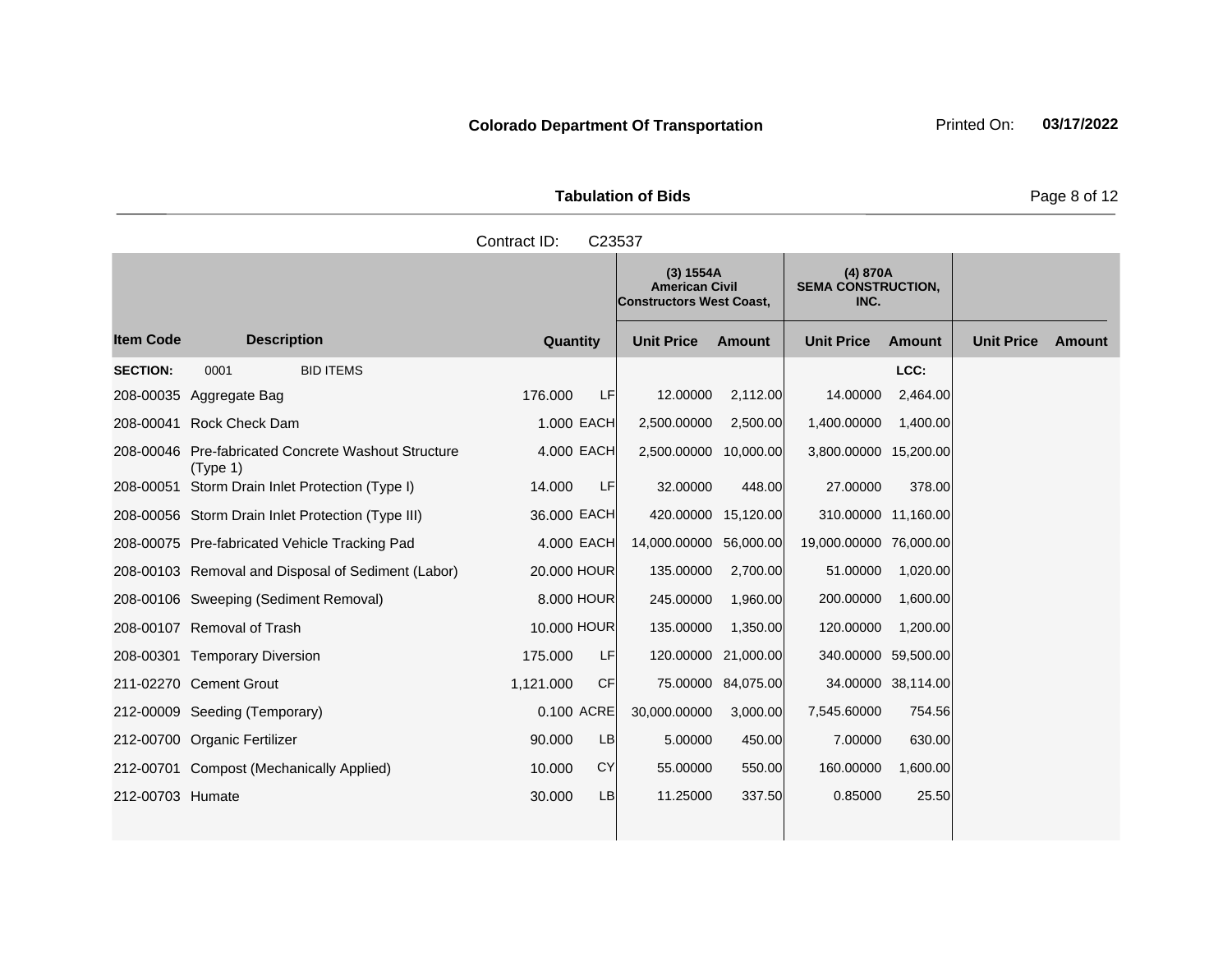| <b>Tabulation of Bids</b> | Page 9 of 12                                                          |                                               |  |
|---------------------------|-----------------------------------------------------------------------|-----------------------------------------------|--|
| Contract ID:              | C <sub>23537</sub>                                                    |                                               |  |
|                           | (3) 1554A<br><b>American Civil</b><br><b>Constructors West Coast,</b> | (4) 870A<br><b>SEMA CONSTRUCTION,</b><br>INC. |  |

|                   |                                                                               |             |            |                   | $\mathbf{v}$ $\mathbf{v}$<br><b>American Civil</b><br><b>Constructors West Coast,</b> | $(7)$ or one<br><b>SEMA CONSTRUCTION,</b><br>INC. |                     |                   |               |
|-------------------|-------------------------------------------------------------------------------|-------------|------------|-------------------|---------------------------------------------------------------------------------------|---------------------------------------------------|---------------------|-------------------|---------------|
| <b>Item Code</b>  | <b>Description</b>                                                            | Quantity    |            | <b>Unit Price</b> | <b>Amount</b>                                                                         | <b>Unit Price</b>                                 | <b>Amount</b>       | <b>Unit Price</b> | <b>Amount</b> |
| <b>SECTION:</b>   | <b>BID ITEMS</b><br>0001                                                      |             |            |                   |                                                                                       |                                                   | LCC:                |                   |               |
|                   | 212-00704 Mycorrhizae                                                         | 15.000      | <b>LB</b>  | 60.00000          | 900.00                                                                                | 15.00000                                          | 225.00              |                   |               |
|                   | 212-00705 Elemental Sulfur                                                    | 3.000       | LB         | 55.00000          | 165.00                                                                                | 15.00000                                          | 45.00               |                   |               |
|                   | 212-00708 Seeding (Native) Broadcast                                          | 0.150 ACRE  |            | 20,000.00000      | 3,000.00                                                                              | 5,315.20000                                       | 797.28              |                   |               |
|                   | 213-00004 Mulching (Weed Free Straw)                                          | 0.080 ACRE  |            | 15,000.00000      | 1,200.00                                                                              | 11,226.25000                                      | 898.10              |                   |               |
|                   | 213-00061 Mulch Tackifier                                                     | 10.000      | LB         | 27.00000          | 270.00                                                                                | 42.00000                                          | 420.00              |                   |               |
|                   | 216-00101 Soil Retention Blanket (Straw-Coconut)<br>(Photodegradable Class 1) | 150.000     | <b>SY</b>  | 9.00000           | 1,350.00                                                                              | 4.30000                                           | 645.00              |                   |               |
|                   | 217-00020 Herbicide Treatment                                                 | 8.000 HOUR  |            | 140.00000         | 1,120.00                                                                              | 270.00000                                         | 2,160.00            |                   |               |
|                   | 240-00000 Wildlife Biologist                                                  | 40,000 HOUR |            | 140.00000         | 5,600.00                                                                              | 180.00000                                         | 7,200.00            |                   |               |
|                   | 240-00010 Removal of Nests                                                    | 40,000 HOUR |            | 140.00000         | 5,600.00                                                                              | 270.00000                                         | 10,800.00           |                   |               |
| 240-00020 Netting |                                                                               | 200,000     | SY         | 20.00000          | 4,000.00                                                                              | 21.00000                                          | 4,200.00            |                   |               |
|                   | 403-34751 Hot Mix Asphalt (Grading SX) (75) (PG 64-<br>28)                    | 177.000     | <b>TON</b> |                   | 300.00000 53,100.00                                                                   |                                                   | 250.00000 44,250.00 |                   |               |
|                   | 408-01100 Joint Sealant                                                       | 228.000     | LF         |                   | 120.00000 27,360.00                                                                   | 30.00000                                          | 6,840.00            |                   |               |
|                   | 420-00113 Geotextile (Drainage) (Class 2)                                     | 310.000     | SY         | 8.00000           | 2,480.00                                                                              | 13.00000                                          | 4,030.00            |                   |               |
|                   | 506-00212 Riprap (12 Inch)                                                    | 146.000     | <b>CY</b>  |                   | 200.00000 29,200.00                                                                   |                                                   | 150.00000 21,900.00 |                   |               |
|                   | 515-00120 Waterproofing (Membrane)                                            | 469.000     | SY         |                   | 67.00000 31,423.00                                                                    |                                                   | 38.00000 17,822.00  |                   |               |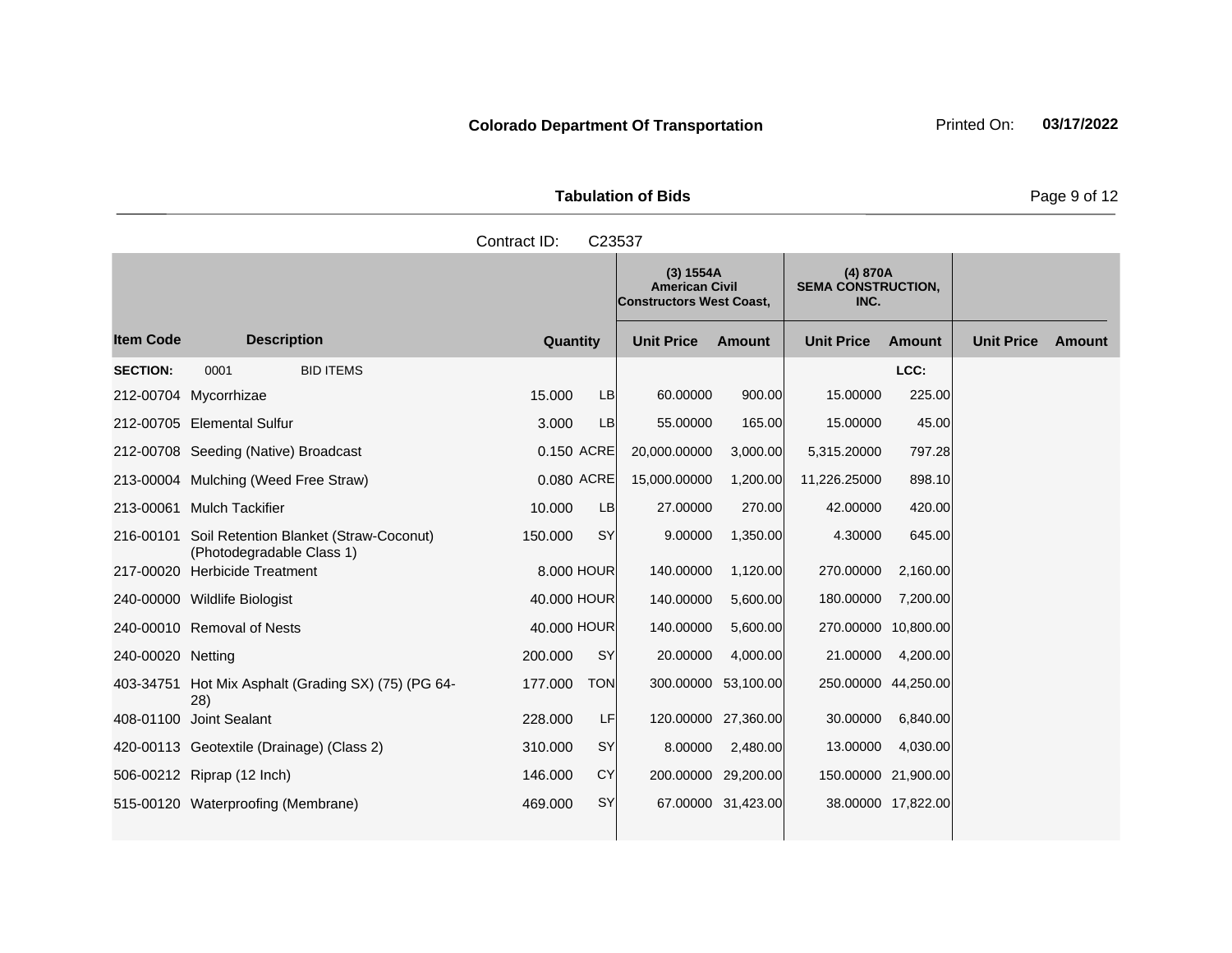**Tabulation of Bids** Page 10 of 12

|                  | Contract ID:<br>C <sub>23537</sub>                        |                 |           |                                                                       |                      |                                               |                   |                   |        |
|------------------|-----------------------------------------------------------|-----------------|-----------|-----------------------------------------------------------------------|----------------------|-----------------------------------------------|-------------------|-------------------|--------|
|                  |                                                           |                 |           | (3) 1554A<br><b>American Civil</b><br><b>Constructors West Coast,</b> |                      | (4) 870A<br><b>SEMA CONSTRUCTION,</b><br>INC. |                   |                   |        |
| <b>Item Code</b> | <b>Description</b>                                        | <b>Quantity</b> |           | <b>Unit Price</b>                                                     | <b>Amount</b>        | <b>Unit Price</b>                             | Amount            | <b>Unit Price</b> | Amount |
| <b>SECTION:</b>  | 0001<br><b>BID ITEMS</b>                                  |                 |           |                                                                       |                      |                                               | LCC:              |                   |        |
|                  | 515-00402 Furnish Concrete Sealer (HMWM Resin)            | 274.000         | GAL       |                                                                       | 75.00000 20,550.00   | 100.00000 27,400.00                           |                   |                   |        |
|                  | 515-00404 Place Concrete Sealer (HMWM Resin)              | 20,486.000      | <b>SF</b> |                                                                       | 2.50000 51,215.00    |                                               | 1.80000 36,874.80 |                   |        |
| 518-01001        | Bridge Expansion Joint (Asphaltic Plug)                   | 120,000         | LF        |                                                                       | 900.00000 108,000.00 | 410.00000 49,200.00                           |                   |                   |        |
|                  | 518-01060 Bridge Expansion Device (Gland) (0-4<br>Inches) | 104.000         | LF        |                                                                       | 150.00000 15.600.00  | 110.00000 11.440.00                           |                   |                   |        |

|           | 518-01250 Bridge Expansion Cover Plate                        | 2.000        | LF        | 2,000.00000            | 4,000.00            | 2.300.00000          | 4,600.00            |
|-----------|---------------------------------------------------------------|--------------|-----------|------------------------|---------------------|----------------------|---------------------|
|           | 518-03000 Sawing and Sealing Bridge Joint                     | 104.000      | LF        | 90,00000               | 9,360.00            | 75,00000             | 7,800.00            |
|           | 518-03100 Rapid Cure Silicone Joint Seal                      | 79,000       | LF        | 80.00000               | 6,320.00            | 79,00000             | 6,241.00            |
|           | 519-03035 Place Thin Bonded Overlay (Polyester<br>Concrete)   | 15,526.000   | <b>SY</b> |                        | 54.00000 838,404.00 |                      | 36.00000 558,936.00 |
|           | 519-03055 Furnish Thin Bonded Overlay (Polyester<br>Concrete) | 11,650.000   | <b>CF</b> | 105.00000 1,223,250.   | 00                  | 140.00000 1,631,000. | 00                  |
| 601-03057 | Concrete Class DR                                             | 26,000       | <b>CY</b> | 5,000.00000 130,000.00 |                     | 1.700.00000          | 44,200.00           |
|           | 601-06102 Concrete (Patching)                                 | 8.000        | <b>CF</b> | 400.00000              | 3,200.00            | 500,00000            | 4,000.00            |
|           | 601-51005 Galvanic Anodes                                     | 550,000 EACH |           | 150,00000              | 82,500.00           | 28,00000             | 15,400.00           |
| 602-00000 | <b>Reinforcing Steel</b>                                      | 600,000      | LB        | 6.00000                | 3,600.00            | 9.50000              | 5,700.00            |
|           | 602-00020 Reinforcing Steel (Epoxy Coated)                    | 395,000      | LB        | 8.00000                | 3,160.00            | 13.00000             | 5,135.00            |
|           |                                                               |              |           |                        |                     |                      |                     |

609-21100 Curb and Gutter Type 2 (Section-Variable)  $120.000$  LF 50.00000 6,000.00 64.00000 7,680.00

519-03035

519-03055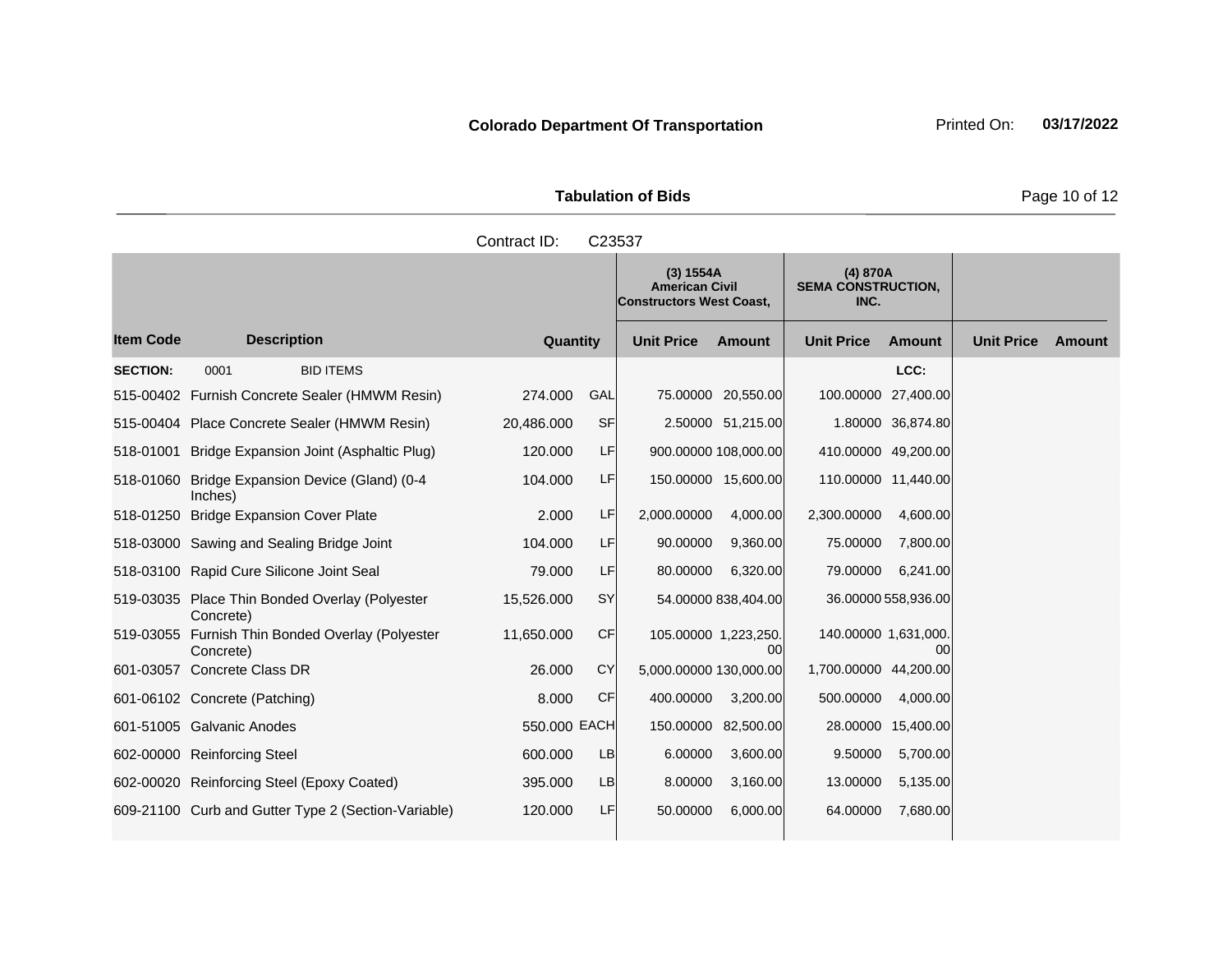|                     | <b>Tabulation of Bids</b> |
|---------------------|---------------------------|
| Contract ID: C23537 |                           |

|                    |                                                                     |              |            | (3) 1554A<br><b>American Civil</b><br><b>Constructors West Coast.</b> |                    | (4) 870A<br><b>SEMA CONSTRUCTION,</b><br>INC. |                    |                   |        |
|--------------------|---------------------------------------------------------------------|--------------|------------|-----------------------------------------------------------------------|--------------------|-----------------------------------------------|--------------------|-------------------|--------|
| <b>Item Code</b>   | <b>Description</b>                                                  | Quantity     |            | <b>Unit Price</b>                                                     | Amount             | <b>Unit Price</b>                             | Amount             | <b>Unit Price</b> | Amount |
| <b>SECTION:</b>    | 0001<br><b>BID ITEMS</b>                                            |              |            |                                                                       |                    |                                               | LCC:               |                   |        |
|                    | 609-40100 Curb Type 4 (Section-Variable)                            | 120,000      | LF         | 65.00000                                                              | 7,800.00           | 64.00000                                      | 7,680.00           |                   |        |
|                    | 609-60011 Curb Type 6 (Section M)                                   | 100.000      | LF         | 55.00000                                                              | 5,500.00           | 64.00000                                      | 6,400.00           |                   |        |
|                    | 620-00002 Field Office (Class 2)                                    |              | 1.000 EACH | 15,000.00000 15,000.00                                                |                    | 50,100.00000 50,100.00                        |                    |                   |        |
|                    | 620-00012 Field Laboratory (Class 2)                                |              | 1.000 EACH | 18,000.00000 18,000.00                                                |                    | 39,700.00000 39,700.00                        |                    |                   |        |
|                    | 620-00020 Sanitary Facility                                         |              | 2.000 EACH | 2,500.00000                                                           | 5.000.00           | 2,300.00000                                   | 4,600.00           |                   |        |
|                    | 625-00000 Construction Surveying                                    | 1.000        | L SI       | 15,000.00000 15,000.00                                                |                    | 92,000.00000 92,000.00                        |                    |                   |        |
|                    | 626-00000 Mobilization                                              | 1.000        | L SI       | 369,919.50000 369,919.50                                              |                    | 471,000.00000 471,000.00                      |                    |                   |        |
|                    | 626-01113 Public Information Management (Tier III)                  | 125.000      | <b>DAY</b> |                                                                       | 95.00000 11,875.00 | 100.00000 12,500.00                           |                    |                   |        |
|                    | 627-00008 Modified Epoxy Pavement Marking                           | 41.000       | GAL        | 450.00000 18,450.00                                                   |                    | 560.00000 22,960.00                           |                    |                   |        |
|                    | 627-02001 Preformed Plastic Pavement Marking (Type<br>$\parallel$   | 779.000      | <b>SF</b>  |                                                                       | 30.00000 23,370.00 |                                               | 39.00000 30,381.00 |                   |        |
|                    | 627-30405 Preformed Thermoplastic Pavement<br>Marking (Word-Symbol) | 28.000       | <b>SF</b>  | 25.00000                                                              | 700.00             | 33.00000                                      | 924.00             |                   |        |
| 630-00000 Flagging |                                                                     | 500.000 HOUR |            |                                                                       | 65.00000 32,500.00 |                                               | 42.00000 21,000.00 |                   |        |
|                    | 630-00003 Uniformed Traffic Control                                 | 100.000 HOUR |            | 90.00000                                                              | 9,000.00           | 160.00000 16,000.00                           |                    |                   |        |
|                    | 630-00006 Uniformed Traffic Control (Vehicle)                       | 100.000 HOUR |            | 25.00000                                                              | 2,500.00           | 140.00000 14,000.00                           |                    |                   |        |
|                    | 630-00007 Traffic Control Inspection                                | 50.000       | <b>DAY</b> | 185.00000                                                             | 9,250.00           | 260.00000 13,000.00                           |                    |                   |        |

Page 11 of 12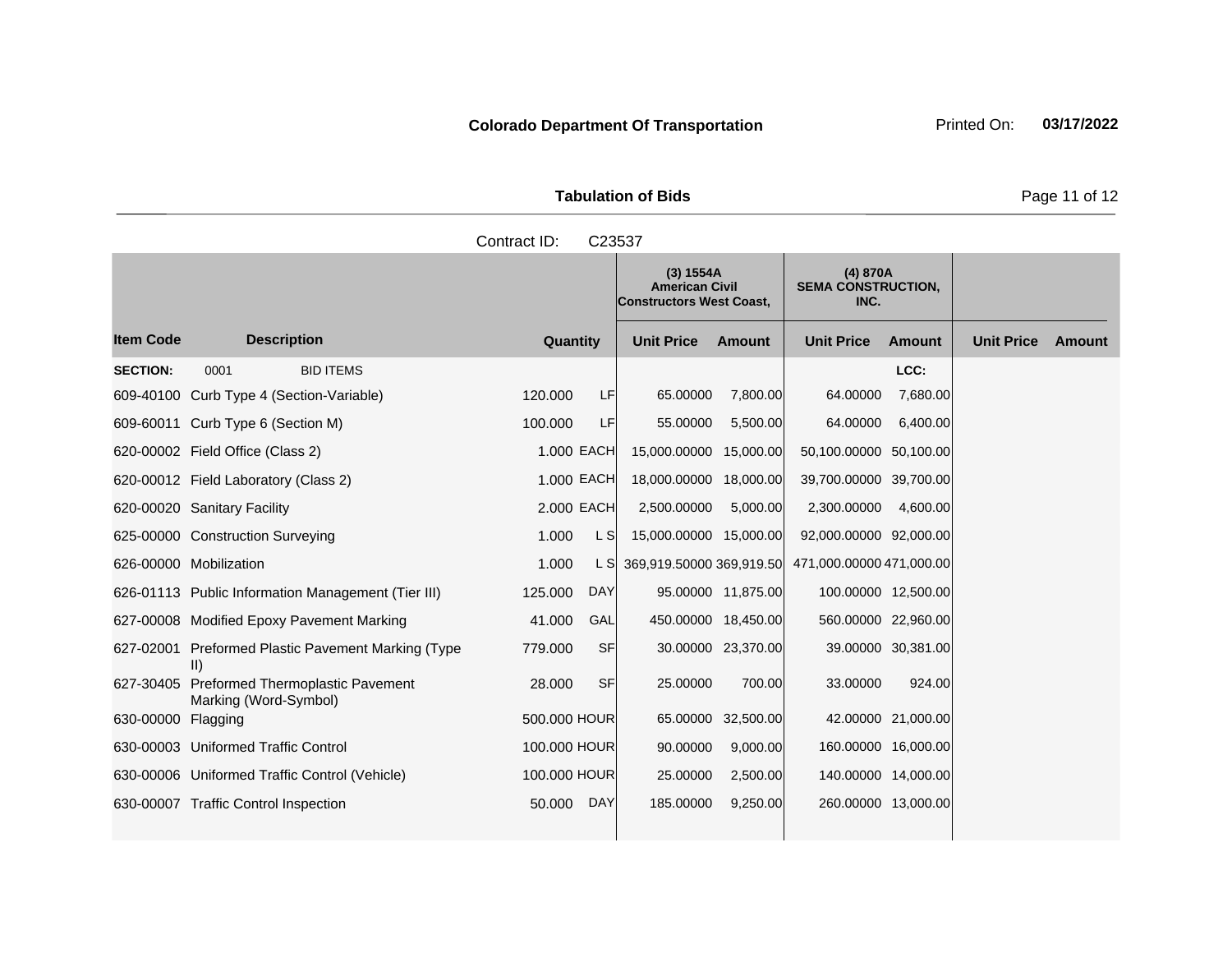| <b>Tabulation of Bids</b> | Page 12 of 12                                                         |                                               |  |
|---------------------------|-----------------------------------------------------------------------|-----------------------------------------------|--|
| Contract ID:<br>C23537    |                                                                       |                                               |  |
|                           | (3) 1554A<br><b>American Civil</b><br><b>Constructors West Coast,</b> | (4) 870A<br><b>SEMA CONSTRUCTION,</b><br>INC. |  |

|                        |                                                                          |              |     | $\mathbf{v}$ $\mathbf{v}$<br><b>American Civil</b><br><b>Constructors West Coast,</b> |                | $(7)$ or one<br><b>SEMA CONSTRUCTION,</b><br>INC. |                |                   |        |
|------------------------|--------------------------------------------------------------------------|--------------|-----|---------------------------------------------------------------------------------------|----------------|---------------------------------------------------|----------------|-------------------|--------|
| <b>Item Code</b>       | <b>Description</b>                                                       | Quantity     |     | <b>Unit Price</b>                                                                     | Amount         | <b>Unit Price</b>                                 | <b>Amount</b>  | <b>Unit Price</b> | Amount |
| <b>SECTION:</b>        | <b>BID ITEMS</b><br>0001                                                 |              |     |                                                                                       |                |                                                   | LCC:           |                   |        |
|                        | 630-00017 Traffic Control Management (Special)                           | 125.000      | DAY | 1,000.00000 125,000.00                                                                |                | 3,100.00000 387,500.00                            |                |                   |        |
|                        | 630-80001 Flashing Beacon (Portable)                                     | 10.000 EACH  |     | 800.00000                                                                             | 8,000.00       | 1,300.00000 13,000.00                             |                |                   |        |
|                        | 630-80335 Barricade (Type 3 M-A) (Temporary)                             | 10.000 EACH  |     | 500.00000                                                                             | 5,000.00       | 460.00000                                         | 4,600.00       |                   |        |
|                        | 630-80341 Construction Traffic Sign (Panel Size A)                       | 56.000 EACH  |     | 80.00000                                                                              | 4,480.00       | 46.00000                                          | 2,576.00       |                   |        |
|                        | 630-80342 Construction Traffic Sign (Panel Size B)                       | 84.000 EACH  |     | 90.00000                                                                              | 7,560.00       | 52.00000                                          | 4,368.00       |                   |        |
|                        | 630-80343 Construction Traffic Sign (Panel Size C)                       | 20.000 EACH  |     | 100.00000                                                                             | 2,000.00       | 85.00000                                          | 1,700.00       |                   |        |
|                        | 630-80355 Portable Message Sign Panel                                    | 6,000 EACH   |     | 5,000.00000                                                                           | 30,000.00      | 4,600.00000 27,600.00                             |                |                   |        |
|                        | 630-80358 Advance Warning Flashing or Sequencing<br>Arrow Panel (C Type) | 2,000 EACH   |     | 4,000.00000                                                                           | 8,000.00       | 1,600.00000                                       | 3,200.00       |                   |        |
|                        | 630-80360 Drum Channelizing Device                                       | 75.000 EACH  |     | 70.00000                                                                              | 5,250.00       | 72.00000                                          | 5,400.00       |                   |        |
|                        | 630-80380 Traffic Cone                                                   | 75.000 EACH  |     | 35.00000                                                                              | 2,625.00       | 16.00000                                          | 1,200.00       |                   |        |
|                        | 630-80393 Stackable Vertical Panels                                      | 100.000 EACH |     | 30.00000                                                                              | 3,000.00       | 72.00000                                          | 7,200.00       |                   |        |
|                        | 630-85020 Mobile Attenuator                                              | 3,000 EACH   |     | 12,000.00000 36,000.00                                                                |                | 32,800.00000 98,400.00                            |                |                   |        |
|                        | 632-00000 Night Work Lighting                                            | 1.000        | L S | 80,000.00000 80,000.00                                                                |                | 96,500.00000 96,500.00                            |                |                   |        |
| <b>Section Totals:</b> |                                                                          |              |     |                                                                                       | \$4,217,000.00 |                                                   | \$4,713,173.24 |                   |        |
|                        | <b>Contract Grand Totals</b>                                             |              |     |                                                                                       | \$4,217,000.00 |                                                   | \$4,713,173.24 |                   |        |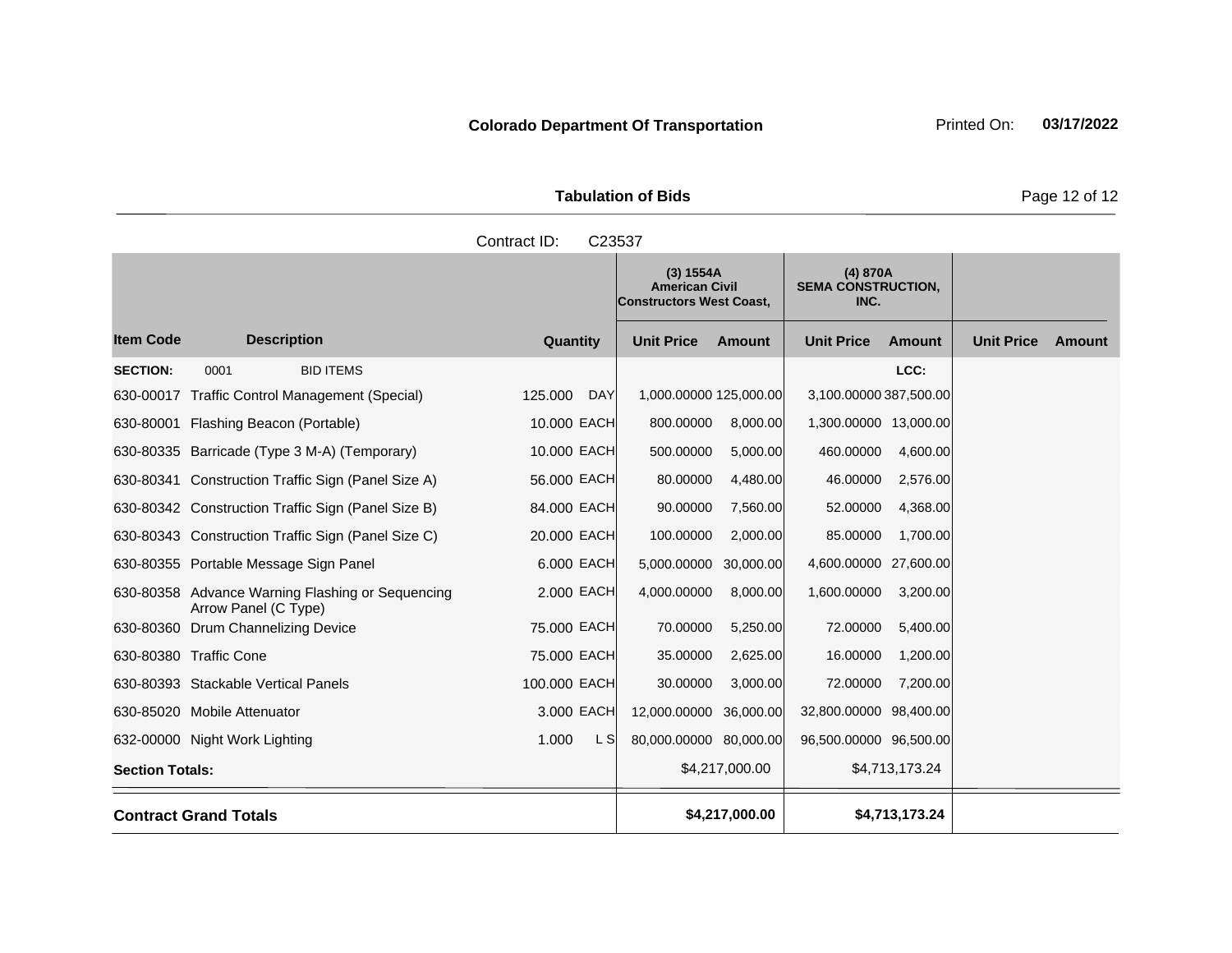**Low Bid Item Analysis Page 1 of 8** 

| Contract ID: C23537 |  |
|---------------------|--|
|                     |  |

| Line            | Item/<br>Description                    | Quantity                                                   | Estimated<br>Price | <b>Bid Price/</b><br><b>Units</b> | Estimated<br>Amount | <b>Bid Amount</b> | <b>Bid Est</b><br>$\frac{0}{0}$ | Overrun (+)<br>Underrun (-) |
|-----------------|-----------------------------------------|------------------------------------------------------------|--------------------|-----------------------------------|---------------------|-------------------|---------------------------------|-----------------------------|
| <b>SECTION:</b> | 0001                                    | <b>BID ITEMS</b>                                           |                    |                                   |                     |                   |                                 |                             |
| 0005            | 201-00000<br>Clearing and Grubbing      | 1.000                                                      | 12,500.00000       | 22,000.00000<br><b>LS</b>         | 12,500.00           | 22,000.00         | 176.00%                         | 9,500.00                    |
| 0010            | 202-00201<br><b>Removal of Curb</b>     | 120,000                                                    | 15.00000           | 23.00000<br>LF                    | 1,800.00            | 2,760.00          | 153.33%                         | 960.00                      |
| 0015            | 202-00203<br>Removal of Curb and Gutter | 120,000                                                    | 15.00000           | 34.00000<br>LF                    | 1,800.00            | 4,080.00          | 226.67%                         | 2,280.00                    |
| 0020            | 202-00217                               | 2,329.000<br>Remove Concrete Pavement (Planing) (Special)  | 25.00000           | 18.00000<br><b>SY</b>             | 58,225.00           | 41,922.00         | 72.00%                          | $-16,303.00$                |
| 0025            | 202-00246                               | 1.189.000<br>Removal of Asphalt Mat (Planing) (Special)    | 12.00000           | 9.00000<br><b>SY</b>              | 14,268.00           | 10,701.00         | 75.00%                          | $-3,567.00$                 |
| 0030            | 202-00450<br>1)                         | 356,000<br>Removal of Portions of Present Structure (Class | 170.00000          | 270.00000<br><b>SY</b>            | 60,520.00           | 96,120.00         | 158.82%                         | 35,600.00                   |
| 0035            | 202-00453<br>2)                         | 179.000<br>Removal of Portions of Present Structure (Class | 400.00000          | 565.00000<br>SY                   | 71,600.00           | 101,135.00        | 141.25%                         | 29,535.00                   |
| 0040            | 202-00460<br>3)                         | 10.000<br>Removal of Portions of Present Structure (Class  | 900.00000          | 1,000.00000<br><b>SY</b>          | 9,000.00            | 10,000.00         | 111.11%                         | 1,000.00                    |
| 0045            | 202-00500                               | 34.000<br><b>Removal of Portions of Present Structure</b>  | 400.00000          | 200.00000<br><b>EACH</b>          | 13,600.00           | 6,800.00          | 50.00%                          | $-6,800.00$                 |
| 0050            | 202-00505                               | 21,000<br>Removal of Portions of Present Structure         | 122.00000          | 175.00000<br><b>SF</b>            | 2,562.00            | 3,675.00          | 143.44%                         | 1,113.00                    |
| 0055            | 202-04010<br>Clean Inlet                | 26.000                                                     | 500.00000          | 75.00000<br><b>EACH</b>           | 13,000.00           | 1,950.00          | 15.00%                          | $-11,050.00$                |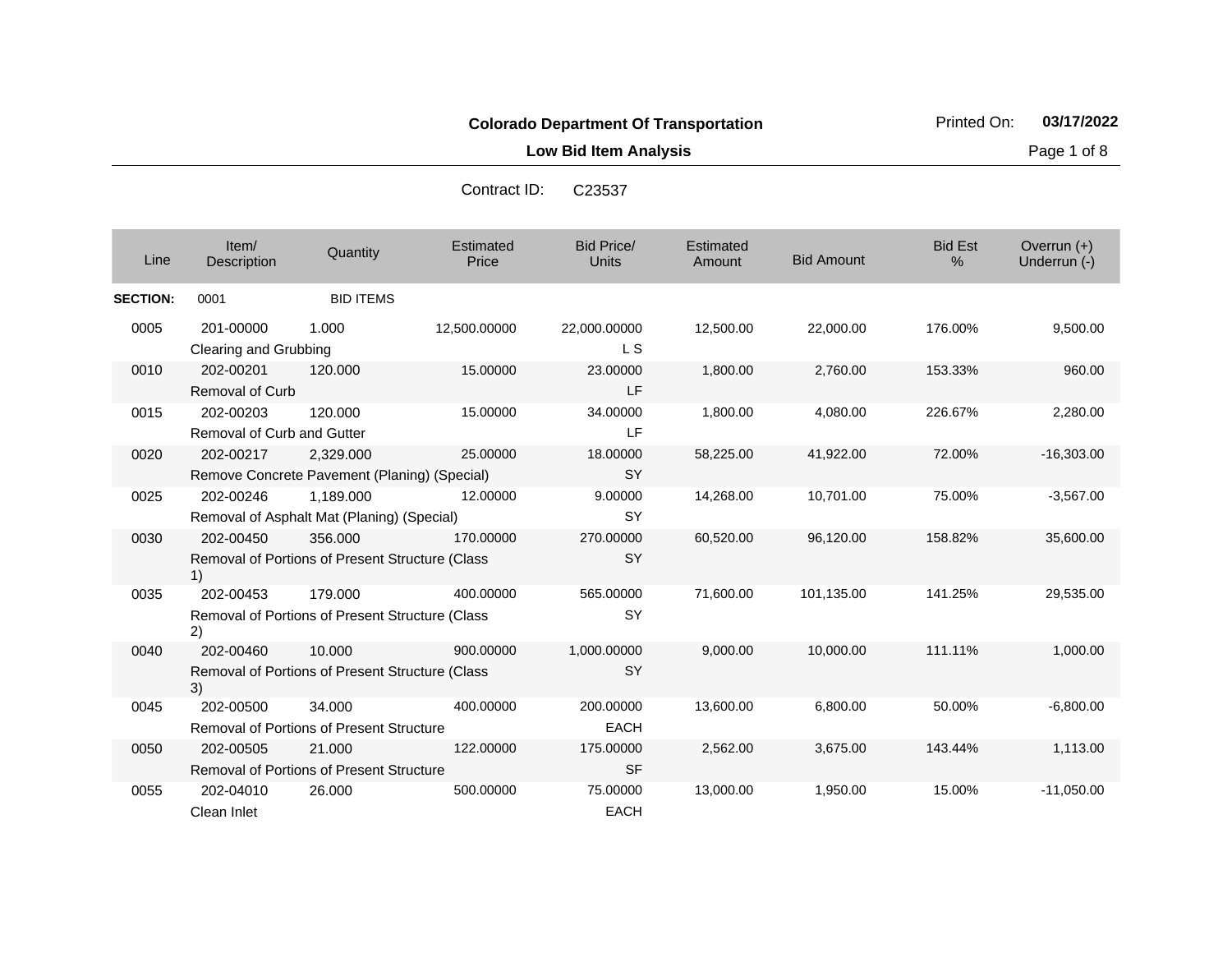**Low Bid Item Analysis Page 2 of 8** 

Contract ID

| ntract ID:<br>C <sub>23537</sub> |
|----------------------------------|
|                                  |

| Line            | Item/<br>Description                        | Quantity                                           | Estimated<br>Price | <b>Bid Price/</b><br><b>Units</b> | Estimated<br>Amount | <b>Bid Amount</b> | <b>Bid Est</b><br>% | Overrun (+)<br>Underrun (-) |
|-----------------|---------------------------------------------|----------------------------------------------------|--------------------|-----------------------------------|---------------------|-------------------|---------------------|-----------------------------|
| <b>SECTION:</b> | 0001                                        | <b>BID ITEMS</b>                                   |                    |                                   |                     |                   |                     |                             |
| 0060            | 202-04050<br>Clean Expansion Joint          | 927.000                                            | 10.00000           | 7.00000<br>LF                     | 9,270.00            | 6,489.00          | 70.00%              | $-2,781.00$                 |
| 0065            | 206-00065<br>Structure Backfill (Flow-Fill) | 20.000                                             | 230.00000          | 710.00000<br><b>CY</b>            | 4,600.00            | 14,200.00         | 308.70%             | 9,600.00                    |
| 0070            | 207-00702<br>Topsoil (Offsite)              | 80.000                                             | 50.00000           | 140.00000<br><b>CY</b>            | 4,000.00            | 11,200.00         | 280.00%             | 7,200.00                    |
| 0075            | 208-00021<br>Silt Fence (Reinforced)        | 706.000                                            | 10.00000           | 3.54000<br>LF                     | 7,060.00            | 2,499.24          | 35.40%              | $-4,560.76$                 |
| 0080            | 208-00035<br>Aggregate Bag                  | 176.000                                            | 12.00000           | 9.45000<br>LF                     | 2,112.00            | 1,663.20          | 78.75%              | $-448.80$                   |
| 0085            | 208-00041<br>Rock Check Dam                 | 1.000                                              | 1,000.00000        | 6,714.00000<br><b>EACH</b>        | 1,000.00            | 6,714.00          | 671.40%             | 5,714.00                    |
| 0090            | 208-00046<br>(Type 1)                       | 4.000<br>Pre-fabricated Concrete Washout Structure | 1,500.00000        | 498.72000<br><b>EACH</b>          | 6,000.00            | 1,994.88          | 33.25%              | $-4,005.12$                 |
| 0095            | 208-00051                                   | 14.000<br>Storm Drain Inlet Protection (Type I)    | 15.00000           | 18.15000<br>LF                    | 210.00              | 254.10            | 121.00%             | 44.10                       |
| 0100            | 208-00056                                   | 36.000<br>Storm Drain Inlet Protection (Type III)  | 300.00000          | 208.50000<br><b>EACH</b>          | 10,800.00           | 7,506.00          | 69.50%              | $-3,294.00$                 |
| 0105            | 208-00075                                   | 4.000<br>Pre-fabricated Vehicle Tracking Pad       | 5,000.00000        | 423.11000<br><b>EACH</b>          | 20,000.00           | 1,692.44          | 8.46%               | $-18,307.56$                |
| 0110            | 208-00103                                   | 20,000<br>Removal and Disposal of Sediment (Labor) | 100.00000          | 52.89000<br><b>HOUR</b>           | 2,000.00            | 1,057.80          | 52.89%              | $-942.20$                   |
| 0115            | 208-00106<br>Sweeping (Sediment Removal)    | 8.000                                              | 140.00000          | 168.38000<br><b>HOUR</b>          | 1,120.00            | 1,347.04          | 120.27%             | 227.04                      |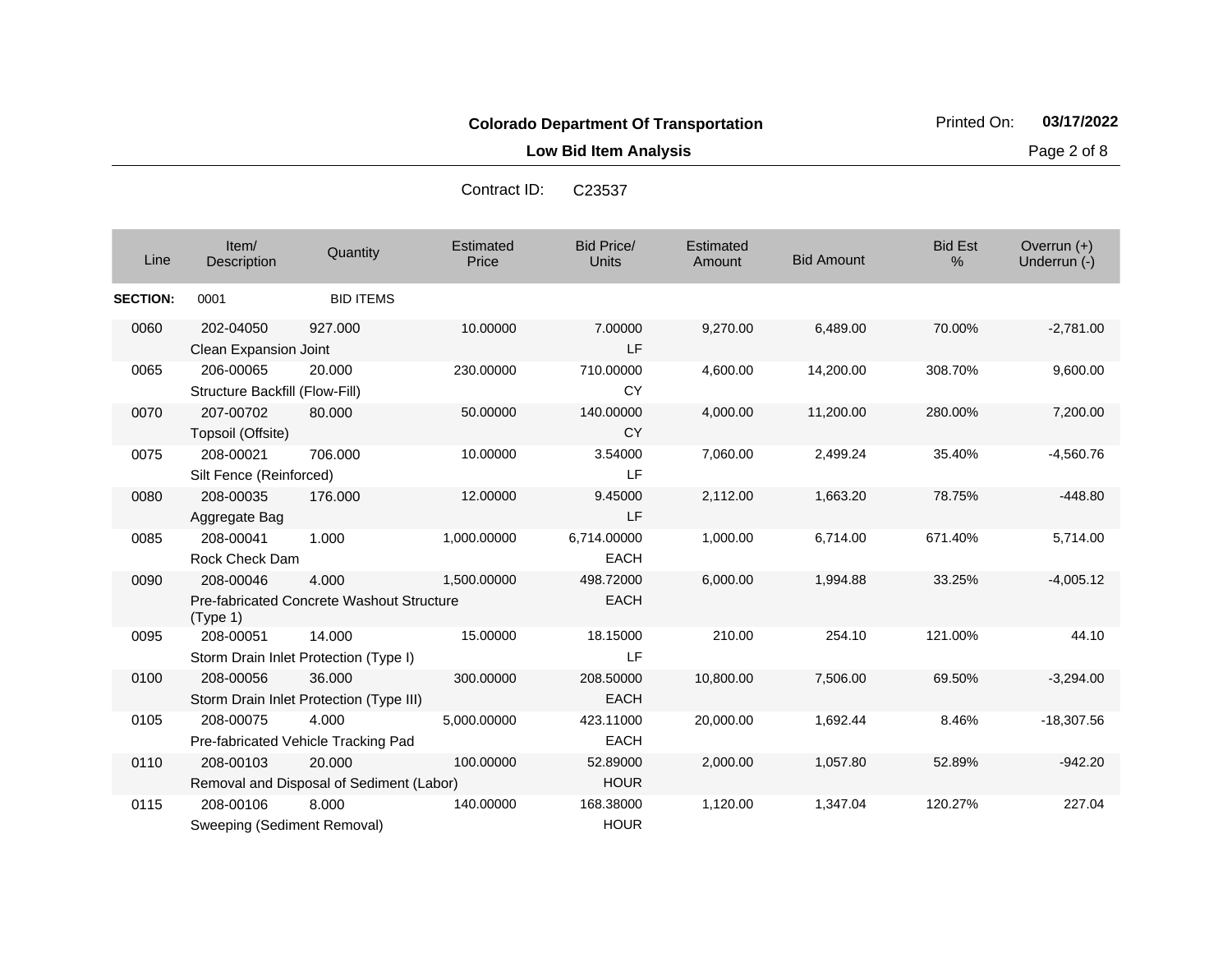**Low Bid Item Analysis Page 3 of 8** 

| Contract ID: | C23537 |
|--------------|--------|
|              |        |

| Line            | Item/<br>Description                               | Quantity         | Estimated<br>Price | <b>Bid Price/</b><br><b>Units</b> | Estimated<br>Amount | <b>Bid Amount</b> | <b>Bid Est</b><br>% | Overrun (+)<br>Underrun (-) |
|-----------------|----------------------------------------------------|------------------|--------------------|-----------------------------------|---------------------|-------------------|---------------------|-----------------------------|
| <b>SECTION:</b> | 0001                                               | <b>BID ITEMS</b> |                    |                                   |                     |                   |                     |                             |
| 0120            | 208-00107<br><b>Removal of Trash</b>               | 10.000           | 100.00000          | 52.89000<br><b>HOUR</b>           | 1,000.00            | 528.90            | 52.89%              | $-471.10$                   |
| 0125            | 208-00301<br><b>Temporary Diversion</b>            | 175.000          | 120.00000          | 261.84000<br>LF                   | 21,000.00           | 45,822.00         | 218.20%             | 24,822.00                   |
| 0130            | 211-02270<br><b>Cement Grout</b>                   | 1,121.000        | 40.00000           | 19.96000<br><b>CF</b>             | 44,840.00           | 22,375.16         | 49.90%              | $-22,464.84$                |
| 0135            | 212-00009<br>Seeding (Temporary)                   | 0.100            | 4,000.00000        | 5,000.00000<br><b>ACRE</b>        | 400.00              | 500.00            | 125.00%             | 100.00                      |
| 0140            | 212-00700<br>Organic Fertilizer                    | 90.000           | 5.00000            | 4.72000<br><b>LB</b>              | 450.00              | 424.80            | 94.40%              | $-25.20$                    |
| 0145            | 212-00701<br><b>Compost (Mechanically Applied)</b> | 10.000           | 100.00000          | 107.50000<br><b>CY</b>            | 1,000.00            | 1,075.00          | 107.50%             | 75.00                       |
| 0150            | 212-00703<br>Humate                                | 30,000           | 2.00000            | 0.57000<br>LB                     | 60.00               | 17.10             | 28.50%              | $-42.90$                    |
| 0155            | 212-00704<br>Mycorrhizae                           | 15.000           | 25.00000           | 9.70000<br>LB                     | 375.00              | 145.50            | 38.80%              | $-229.50$                   |
| 0160            | 212-00705<br><b>Elemental Sulfur</b>               | 3.000            | 20.00000           | 10.00000<br><b>LB</b>             | 60.00               | 30.00             | 50.00%              | $-30.00$                    |
| 0165            | 212-00708<br>Seeding (Native) Broadcast            | 0.150            | 4,000.00000        | 3,522.00000<br><b>ACRE</b>        | 600.00              | 528.30            | 88.05%              | $-71.70$                    |
| 0170            | 213-00004<br>Mulching (Weed Free Straw)            | 0.080            | 1,500.00000        | 7,439.00000<br><b>ACRE</b>        | 120.00              | 595.12            | 495.93%             | 475.12                      |
| 0175            | 213-00061<br><b>Mulch Tackifier</b>                | 10.000           | 5.00000            | 28.05000<br>LB                    | 50.00               | 280.50            | 561.00%             | 230.50                      |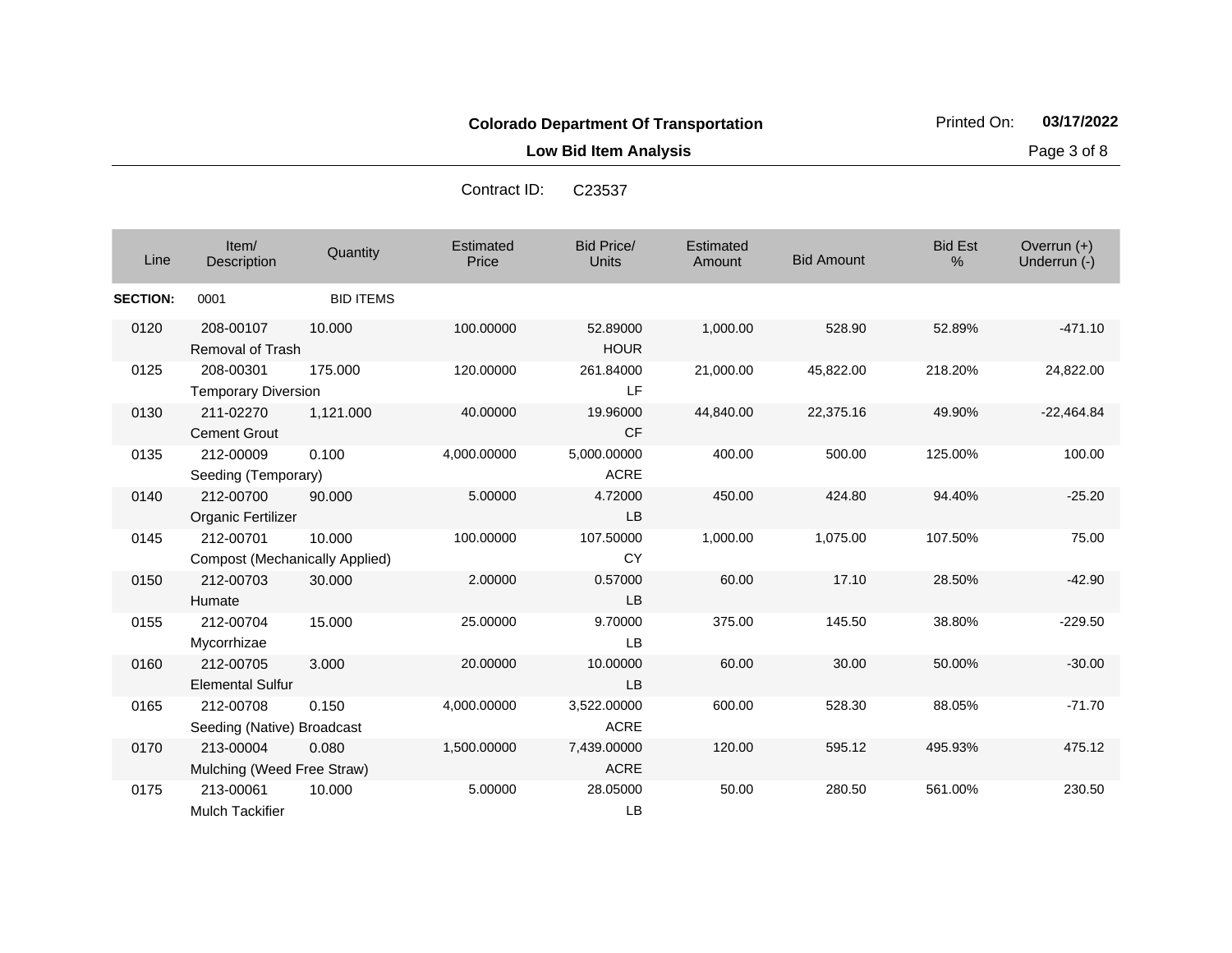**Low Bid Item Analysis Page 4 of 8** 

| Line            | Item/<br>Description                         | Quantity                                                | Estimated<br>Price | <b>Bid Price/</b><br><b>Units</b> | Estimated<br>Amount | <b>Bid Amount</b> | <b>Bid Est</b><br>% | Overrun $(+)$<br>Underrun (-) |
|-----------------|----------------------------------------------|---------------------------------------------------------|--------------------|-----------------------------------|---------------------|-------------------|---------------------|-------------------------------|
| <b>SECTION:</b> | 0001                                         | <b>BID ITEMS</b>                                        |                    |                                   |                     |                   |                     |                               |
| 0180            | 216-00101<br>(Photodegradable Class 1)       | 150,000<br>Soil Retention Blanket (Straw-Coconut)       | 5.00000            | 2.83000<br><b>SY</b>              | 750.00              | 424.50            | 56.60%              | $-325.50$                     |
| 0185            | 217-00020<br><b>Herbicide Treatment</b>      | 8.000                                                   | 200.00000          | 179.00000<br><b>HOUR</b>          | 1,600.00            | 1,432.00          | 89.50%              | $-168.00$                     |
| 0190            | 240-00000<br><b>Wildlife Biologist</b>       | 40.000                                                  | 200.00000          | 135.00000<br><b>HOUR</b>          | 8,000.00            | 5,400.00          | 67.50%              | $-2,600.00$                   |
| 0195            | 240-00010<br><b>Removal of Nests</b>         | 40.000                                                  | 115.00000          | 53.00000<br><b>HOUR</b>           | 4,600.00            | 2,120.00          | 46.09%              | $-2,480.00$                   |
| 0200            | 240-00020<br>Netting                         | 200.000                                                 | 15.00000           | 6.00000<br><b>SY</b>              | 3,000.00            | 1,200.00          | 40.00%              | $-1,800.00$                   |
| 0205            | 403-34751                                    | 177.000<br>Hot Mix Asphalt (Grading SX) (75) (PG 64-28) | 200.00000          | 300.00000<br><b>TON</b>           | 35,400.00           | 53,100.00         | 150.00%             | 17,700.00                     |
| 0210            | 408-01100<br>Joint Sealant                   | 228.000                                                 | 30.00000           | 35.00000<br>LF                    | 6,840.00            | 7,980.00          | 116.67%             | 1,140.00                      |
| 0215            | 420-00113<br>Geotextile (Drainage) (Class 2) | 310.000                                                 | 10.00000           | 13.50000<br><b>SY</b>             | 3,100.00            | 4,185.00          | 135.00%             | 1,085.00                      |
| 0220            | 506-00212<br>Riprap (12 Inch)                | 146.000                                                 | 200.00000          | 665.00000<br><b>CY</b>            | 29,200.00           | 97,090.00         | 332.50%             | 67,890.00                     |
| 0225            | 515-00120<br>Waterproofing (Membrane)        | 469.000                                                 | 30.00000           | 30.00000<br><b>SY</b>             | 14,070.00           | 14,070.00         | 100.00%             | 0.00                          |
| 0230            | 515-00402                                    | 274.000<br>Furnish Concrete Sealer (HMWM Resin)         | 100.00000          | 101.00000<br>GAL                  | 27,400.00           | 27,674.00         | 101.00%             | 274.00                        |
| 0235            | 515-00404                                    | 20,486.000<br>Place Concrete Sealer (HMWM Resin)        | 2.00000            | 1.55000<br><b>SF</b>              | 40,972.00           | 31,753.30         | 77.50%              | $-9,218.70$                   |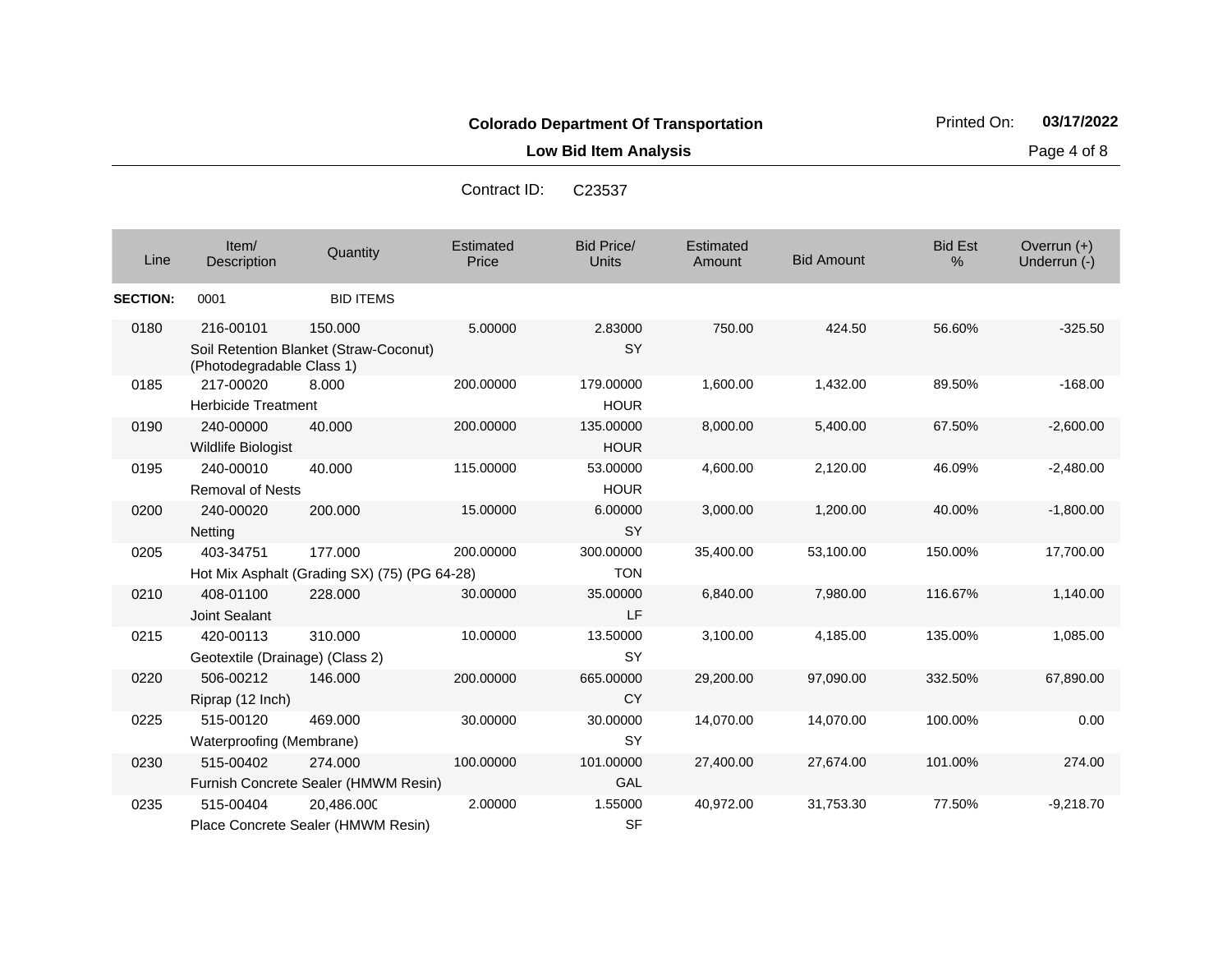**Low Bid Item Analysis Page 5 of 8** 

| Contract ID: | C23537 |
|--------------|--------|
|--------------|--------|

| Line            | Item/<br>Description                             | Quantity                                                     | Estimated<br>Price | <b>Bid Price/</b><br><b>Units</b> | Estimated<br>Amount | <b>Bid Amount</b> | <b>Bid Est</b><br>% | Overrun $(+)$<br>Underrun (-) |
|-----------------|--------------------------------------------------|--------------------------------------------------------------|--------------------|-----------------------------------|---------------------|-------------------|---------------------|-------------------------------|
| <b>SECTION:</b> | 0001                                             | <b>BID ITEMS</b>                                             |                    |                                   |                     |                   |                     |                               |
| 0240            | 518-01001                                        | 120.000<br>Bridge Expansion Joint (Asphaltic Plug)           | 250.00000          | 320.00000<br>LF                   | 30,000.00           | 38,400.00         | 128.00%             | 8,400.00                      |
| 0245            | 518-01060                                        | 104.000<br>Bridge Expansion Device (Gland) (0-4 Inches)      | 350.00000          | 320.00000<br><b>LF</b>            | 36,400.00           | 33,280.00         | 91.43%              | $-3,120.00$                   |
| 0250            | 518-01250<br><b>Bridge Expansion Cover Plate</b> | 2.000                                                        | 500.00000          | 2,100.00000<br>LF                 | 1,000.00            | 4,200.00          | 420.00%             | 3,200.00                      |
| 0255            | 518-03000<br>Sawing and Sealing Bridge Joint     | 104.000                                                      | 35.00000           | 35.00000<br>LF                    | 3,640.00            | 3,640.00          | 100.00%             | 0.00                          |
| 0260            | 518-03100<br>Rapid Cure Silicone Joint Seal      | 79.000                                                       | 100.00000          | 50.00000<br>LF                    | 7,900.00            | 3,950.00          | 50.00%              | $-3,950.00$                   |
| 0265            | 519-03035                                        | 15,526.000<br>Place Thin Bonded Overlay (Polyester Concrete) | 30.00000           | 28.60000<br><b>SY</b>             | 465,780.00          | 444,043.60        | 95.33%              | $-21,736.40$                  |
| 0270            | 519-03055<br>Concrete)                           | 11.650.000<br>Furnish Thin Bonded Overlay (Polyester         | 105.00000          | 158.50000<br><b>CF</b>            | 1,223,250.00        | 1,846,525.00      | 150.95%             | 623,275.00                    |
| 0275            | 601-03057<br>Concrete Class DR                   | 26.000                                                       | 2,100.00000        | 2,180.00000<br>CY                 | 54,600.00           | 56,680.00         | 103.81%             | 2,080.00                      |
| 0280            | 601-06102<br>Concrete (Patching)                 | 8.000                                                        | 325.00000          | 1,975.00000<br><b>CF</b>          | 2,600.00            | 15,800.00         | 607.69%             | 13,200.00                     |
| 0285            | 601-51005<br><b>Galvanic Anodes</b>              | 550.000                                                      | 30.00000           | 61.50000<br><b>EACH</b>           | 16,500.00           | 33,825.00         | 205.00%             | 17,325.00                     |
| 0290            | 602-00000<br><b>Reinforcing Steel</b>            | 600.000                                                      | 2.00000            | 3.75000<br><b>LB</b>              | 1,200.00            | 2,250.00          | 187.50%             | 1,050.00                      |
| 0295            | 602-00020<br>Reinforcing Steel (Epoxy Coated)    | 395.000                                                      | 2.00000            | 4.20000<br>LB                     | 790.00              | 1,659.00          | 210.00%             | 869.00                        |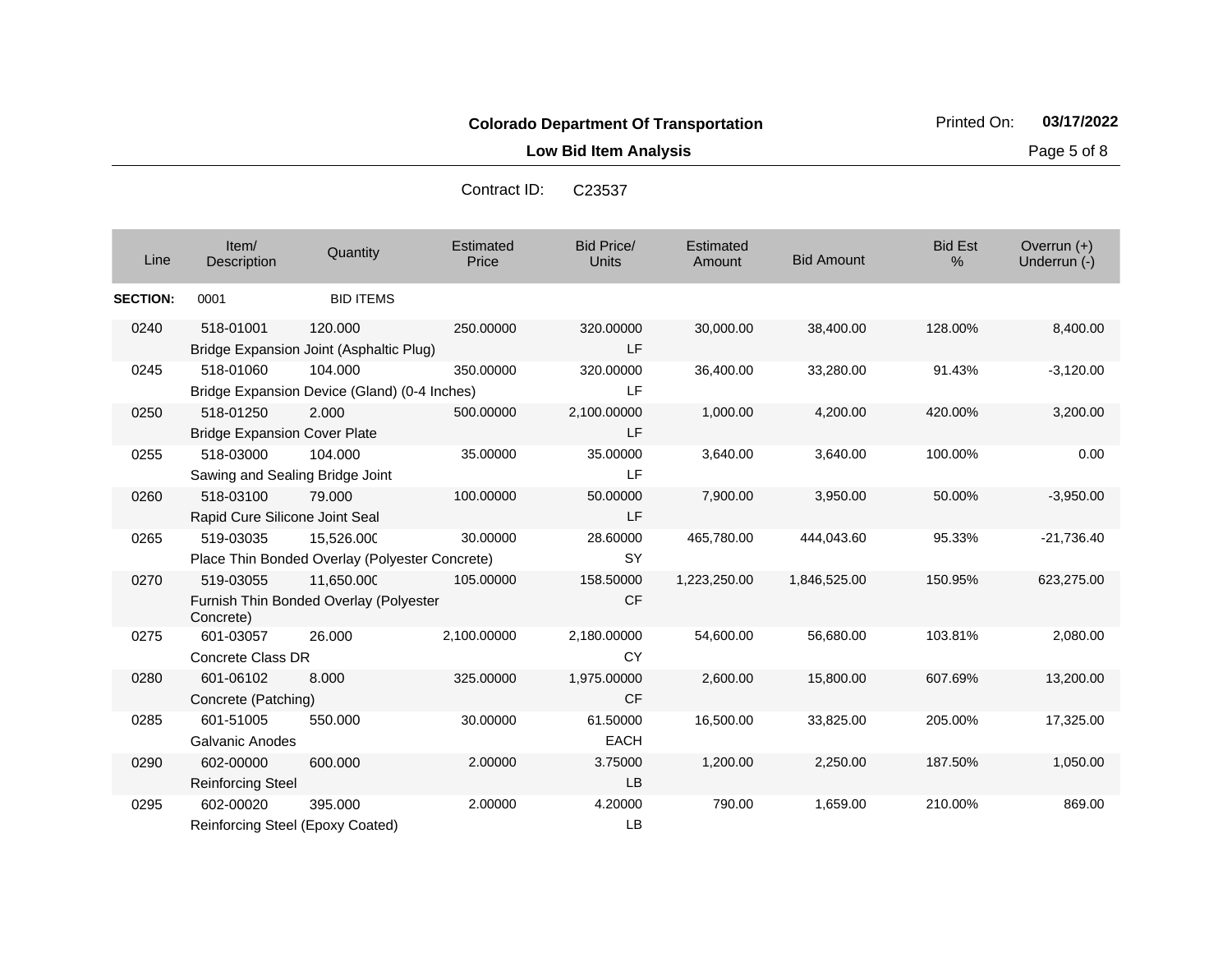**Low Bid Item Analysis Page 6 of 8** 

| Contract ID: | C23537 |
|--------------|--------|
|--------------|--------|

| Line            | Item/<br>Description                        | Quantity                                                | <b>Estimated</b><br>Price | <b>Bid Price/</b><br><b>Units</b> | Estimated<br>Amount | <b>Bid Amount</b> | <b>Bid Est</b><br>% | Overrun $(+)$<br>Underrun (-) |
|-----------------|---------------------------------------------|---------------------------------------------------------|---------------------------|-----------------------------------|---------------------|-------------------|---------------------|-------------------------------|
| <b>SECTION:</b> | 0001                                        | <b>BID ITEMS</b>                                        |                           |                                   |                     |                   |                     |                               |
| 0300            | 609-21100                                   | 120.000<br>Curb and Gutter Type 2 (Section-Variable)    | 50.00000                  | 50.00000<br>LF                    | 6,000.00            | 6,000.00          | 100.00%             | 0.00                          |
| 0305            | 609-40100<br>Curb Type 4 (Section-Variable) | 120.000                                                 | 50.00000                  | 50.00000<br>LF                    | 6,000.00            | 6,000.00          | 100.00%             | 0.00                          |
| 0310            | 609-60011<br>Curb Type 6 (Section M)        | 100.000                                                 | 40.00000                  | 50.00000<br>LF                    | 4,000.00            | 5,000.00          | 125.00%             | 1,000.00                      |
| 0315            | 620-00002<br>Field Office (Class 2)         | 1.000                                                   | 25,000.00000              | 40,000.00000<br><b>EACH</b>       | 25,000.00           | 40,000.00         | 160.00%             | 15,000.00                     |
| 0320            | 620-00012<br>Field Laboratory (Class 2)     | 1.000                                                   | 25,000.00000              | 100,000.00000<br><b>EACH</b>      | 25,000.00           | 100,000.00        | 400.00%             | 75,000.00                     |
| 0325            | 620-00020<br><b>Sanitary Facility</b>       | 2.000                                                   | 3,000.00000               | 2,400.00000<br><b>EACH</b>        | 6,000.00            | 4,800.00          | 80.00%              | $-1,200.00$                   |
| 0330            | 625-00000<br><b>Construction Surveying</b>  | 1.000                                                   | 10,000.00000              | 50,000.00000<br>L S               | 10,000.00           | 50,000.00         | 500.00%             | 40,000.00                     |
| 0335            | 626-00000<br>Mobilization                   | 1.000                                                   | 451,919.00000             | 255,000.00000<br>L S              | 451,919.00          | 255,000.00        | 56.43%              | $-196.919.00$                 |
| 0340            | 626-01113                                   | 125.000<br>Public Information Management (Tier III)     | 100.00000                 | 63.00000<br><b>DAY</b>            | 12,500.00           | 7,875.00          | 63.00%              | $-4,625.00$                   |
| 0345            | 627-00008                                   | 41.000<br>Modified Epoxy Pavement Marking               | 75.00000                  | 425.00000<br>GAL                  | 3,075.00            | 17,425.00         | 566.67%             | 14,350.00                     |
| 0350            | 627-02001                                   | 779.000<br>Preformed Plastic Pavement Marking (Type II) | 20.00000                  | 30.00000<br><b>SF</b>             | 15,580.00           | 23,370.00         | 150.00%             | 7,790.00                      |
| 0355            | 627-30405<br>(Word-Symbol)                  | 28.000<br>Preformed Thermoplastic Pavement Marking      | 17.00000                  | 25.00000<br><b>SF</b>             | 476.00              | 700.00            | 147.06%             | 224.00                        |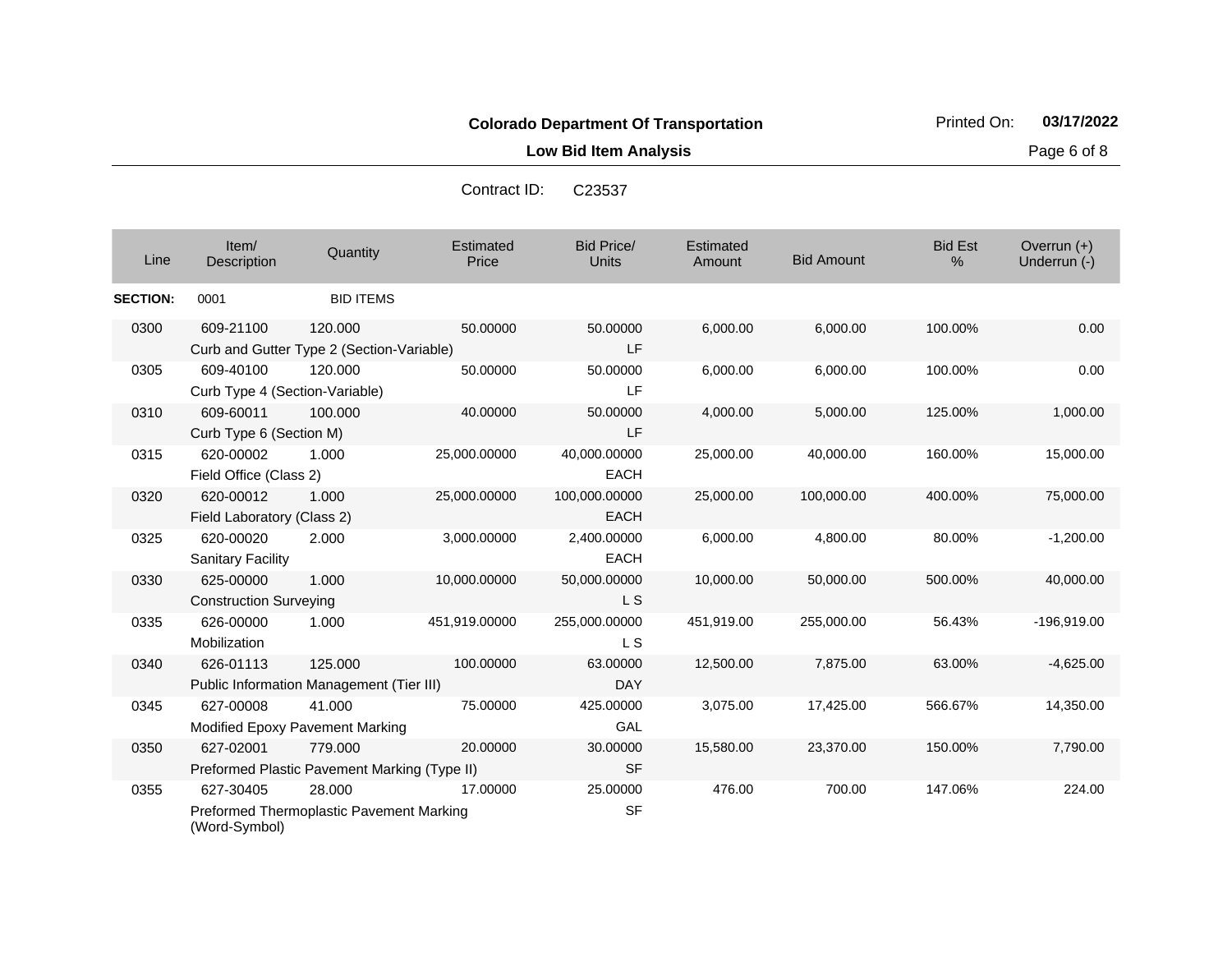**Low Bid Item Analysis Page 7 of 8** 

Contract ID: C23537

| Line            | Item/<br>Description                           | Quantity                                               | Estimated<br>Price | <b>Bid Price/</b><br><b>Units</b> | Estimated<br>Amount | <b>Bid Amount</b> | <b>Bid Est</b><br>% | Overrun $(+)$<br>Underrun (-) |
|-----------------|------------------------------------------------|--------------------------------------------------------|--------------------|-----------------------------------|---------------------|-------------------|---------------------|-------------------------------|
| <b>SECTION:</b> | 0001                                           | <b>BID ITEMS</b>                                       |                    |                                   |                     |                   |                     |                               |
| 0360            | 630-00000<br>Flagging                          | 500.000                                                | 30.00000           | 32.00000<br><b>HOUR</b>           | 15,000.00           | 16,000.00         | 106.67%             | 1,000.00                      |
| 0365            | 630-00003<br>Uniformed Traffic Control         | 100.000                                                | 110.00000          | 120.00000<br><b>HOUR</b>          | 11,000.00           | 12,000.00         | 109.09%             | 1,000.00                      |
| 0370            | 630-00006                                      | 100.000<br>Uniformed Traffic Control (Vehicle)         | 30.00000           | 105.00000<br><b>HOUR</b>          | 3,000.00            | 10,500.00         | 350.00%             | 7,500.00                      |
| 0375            | 630-00007<br><b>Traffic Control Inspection</b> | 50.000                                                 | 300.00000          | 200.00000<br><b>DAY</b>           | 15,000.00           | 10,000.00         | 66.67%              | $-5,000.00$                   |
| 0380            | 630-00017                                      | 125.000<br><b>Traffic Control Management (Special)</b> | 800.00000          | 1,500.00000<br><b>DAY</b>         | 100,000.00          | 187,500.00        | 187.50%             | 87,500.00                     |
| 0385            | 630-80001<br>Flashing Beacon (Portable)        | 10.000                                                 | 1,000.00000        | 1,000.00000<br><b>EACH</b>        | 10,000.00           | 10,000.00         | 100.00%             | 0.00                          |
| 0390            | 630-80335                                      | 10.000<br>Barricade (Type 3 M-A) (Temporary)           | 175.00000          | 350.00000<br><b>EACH</b>          | 1,750.00            | 3,500.00          | 200.00%             | 1,750.00                      |
| 0395            | 630-80341                                      | 56.000<br>Construction Traffic Sign (Panel Size A)     | 51.00000           | 35.00000<br><b>EACH</b>           | 2,856.00            | 1,960.00          | 68.63%              | $-896.00$                     |
| 0400            | 630-80342                                      | 84.000<br>Construction Traffic Sign (Panel Size B)     | 75.00000           | 40.00000<br><b>EACH</b>           | 6,300.00            | 3,360.00          | 53.33%              | $-2,940.00$                   |
| 0405            | 630-80343                                      | 20,000<br>Construction Traffic Sign (Panel Size C)     | 90.00000           | 65.00000<br><b>EACH</b>           | 1,800.00            | 1,300.00          | 72.22%              | $-500.00$                     |
| 0410            | 630-80355<br>Portable Message Sign Panel       | 6.000                                                  | 6,250,00000        | 3,500.00000<br><b>EACH</b>        | 37,500.00           | 21,000.00         | 56.00%              | $-16,500.00$                  |
| 0415            | 630-80358<br>Panel (C Type)                    | 2.000<br>Advance Warning Flashing or Sequencing Arrow  | 1,500.00000        | 1,200.00000<br><b>EACH</b>        | 3,000.00            | 2,400.00          | 80.00%              | $-600.00$                     |